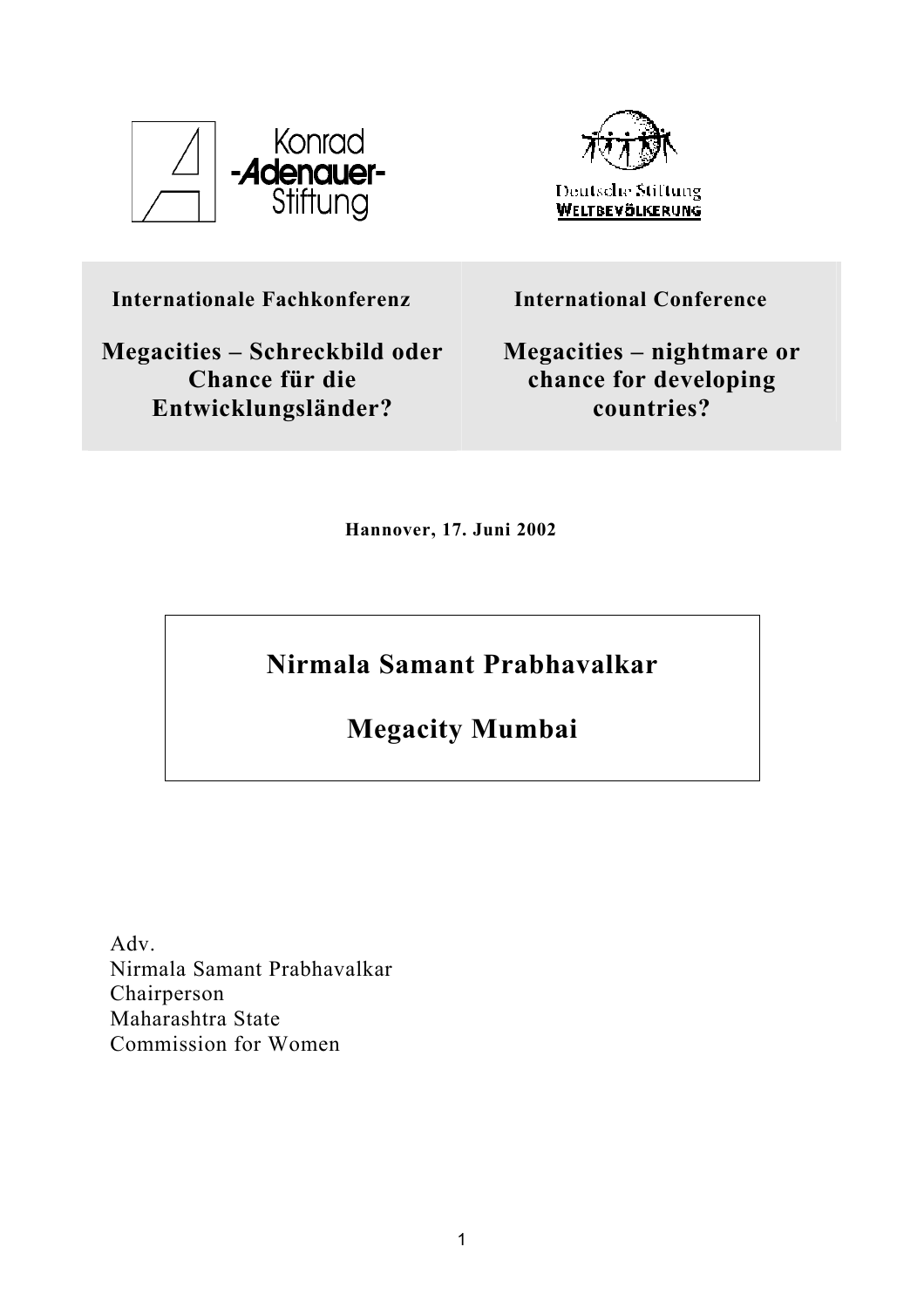### **Introduction - Global Urban Scene**

At the close of the  $20<sup>th</sup>$  Century, growing urbanisation remains a global phenomenon. The global urban scene could be depicted as follows :

### **Population Growth -**

- $\cdot$  In 2000, world population reached 6.1 billion and is growing at an annual rate of 1.2 percent or 77 million people per year.
- $\cdot$  In 1950, 68% of the world's population was in developing countries, with 8% in less developed countries.
- $\div$  By 2030, it is expected that 85% of the world's population will be in developing countries, with 15% in the developed countries.
- $\triangle$  The other side of the coin is that the percentage of the world's population that lives in developed countries is declining : from 32% in 1950 to an expected 15% in 2030.
- $\cdot$  By 2050, the number of persons older than 60 years will more than triple, from 606 million today to nearly 2 billion. The number of persons over 80 years of age will increase even more, from 69 million in 2000 to 379 million in 2050, more than a five-fold increase.

### **Urbanization : Global Facts and Figures -**

- $\cdot$  In 1800, only 2% of the world's population was urbanised.
- $\cdot$  In 1950, only 30% of the world population was urban. In 2000, 47% of the world population was urban.
- $\cdot$  More than half of the world's population will be living in urban areas by 2008.
- $\div$  By 2030, it is expected that 60% of the world population will live in urban areas.
- Almost 1,80,000 people are added to the urban population each day.
- $\cdot \cdot$  It is estimated that there are almost a billion poor people in the world, of this over 750 million live in urban areas without adequate shelter and basic urban services.

 $\frac{1}{2}$ 

### **Urbanization : Regional Comparisons -**

- $\cdot \cdot$  The population in urban areas in less developed countries will grow from 1.0 billion in 2000 to 3.9 billion in 2030.
- $\triangle$  But in developed countries, the urban population is expected to increase very slowly, from 0.9 billion in 2000 to 1 billion in 2030.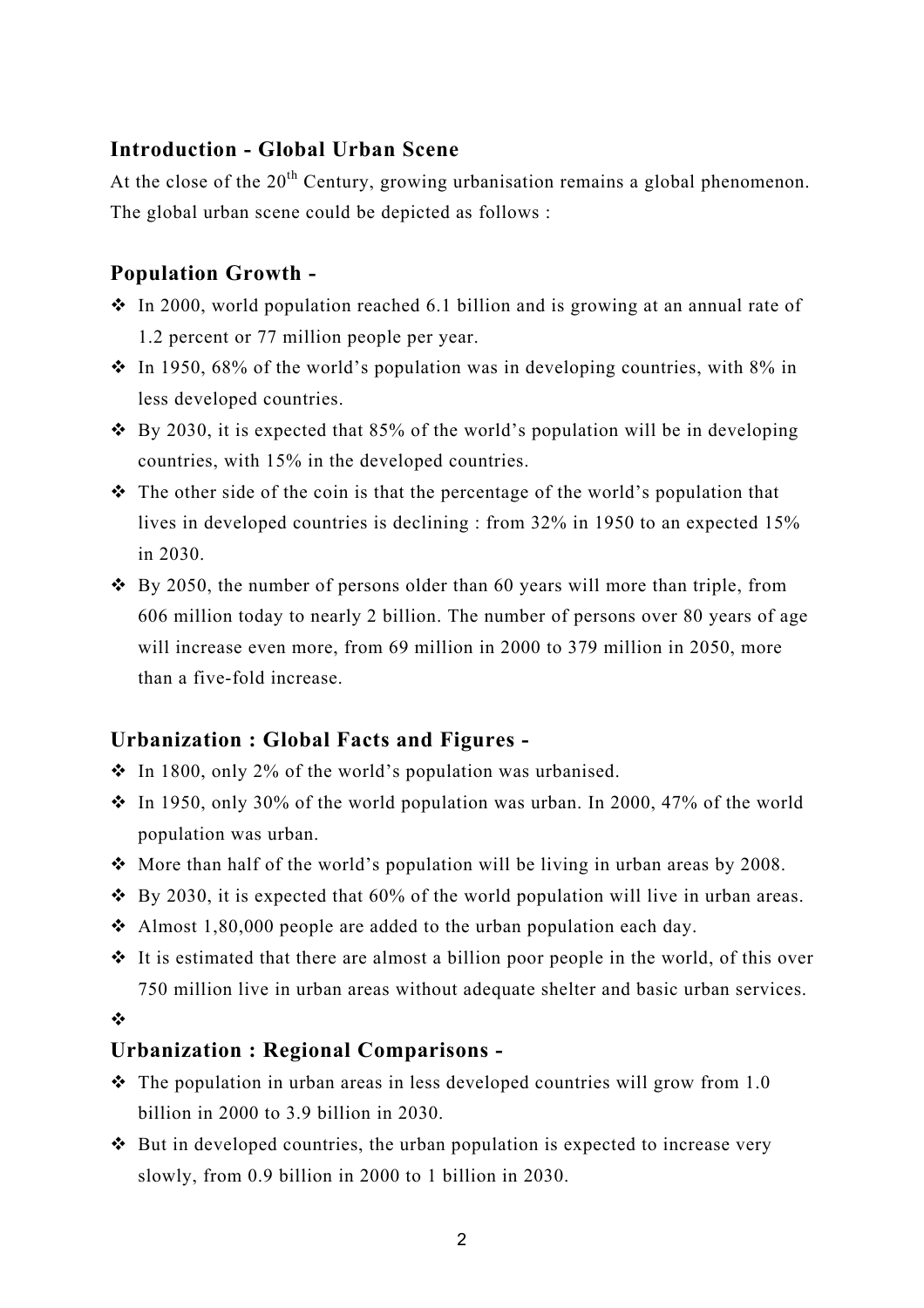- $\triangle$  The overall growth rate for the world for that period is 1 percent, while the growth rate for urban areas is nearly double or 1.8 percent. At that rate, the world's urban population will double in 38 years.
- Growth will be even more rapid in the urban areas of less developed regions, averaging 2.3 percent per year with a doubling time of 30 years.
- $\cdot \cdot$  The urbanisation process in developed countries has stabilised with about 75% of the population living in urban areas. By 2030, 85% of the population in developed countries will be living in urban areas.
- Latin America and the Carribbean were 50% urbanized by 1960's but are now in the region of 75%.
- Though Africa is predominantly rural with only 37.3% living in urban areas in 1999, with a growth rate of 4.87%, but Africa is the continent with the fastest rate of urbanisation.
- $\cdot$  In 1999, 36.2% of the Asian population was urbanised and the urban growth rate was in the range of 3.77%.
- $\cdot \cdot$  The urban population of developing countries is expected to reach 50% in 2020.
- $\div$  By 2030, Asia and Africa will both have higher numbers of urban dwellers than any other major areas of the world.

#### **Urban Agglomerations or more mega cities -**

- $\cdot$  In 1950, there was only one city with a population of over 10 million inhabitants : New York City.
- $\div$  By 2015, it is expected that there will be 23 cities with a population over 10 million.
- $\div$  Of the 23 cities expected to reach 10 million plus by 2015, 19 of them will be in developing countries.
- $\div$  In 2000, there were 22 cities with a population of between 5 and 10 million, there were 402 cities with a population of 1 to 5 million and 433 cities in the 5 to 1 million category.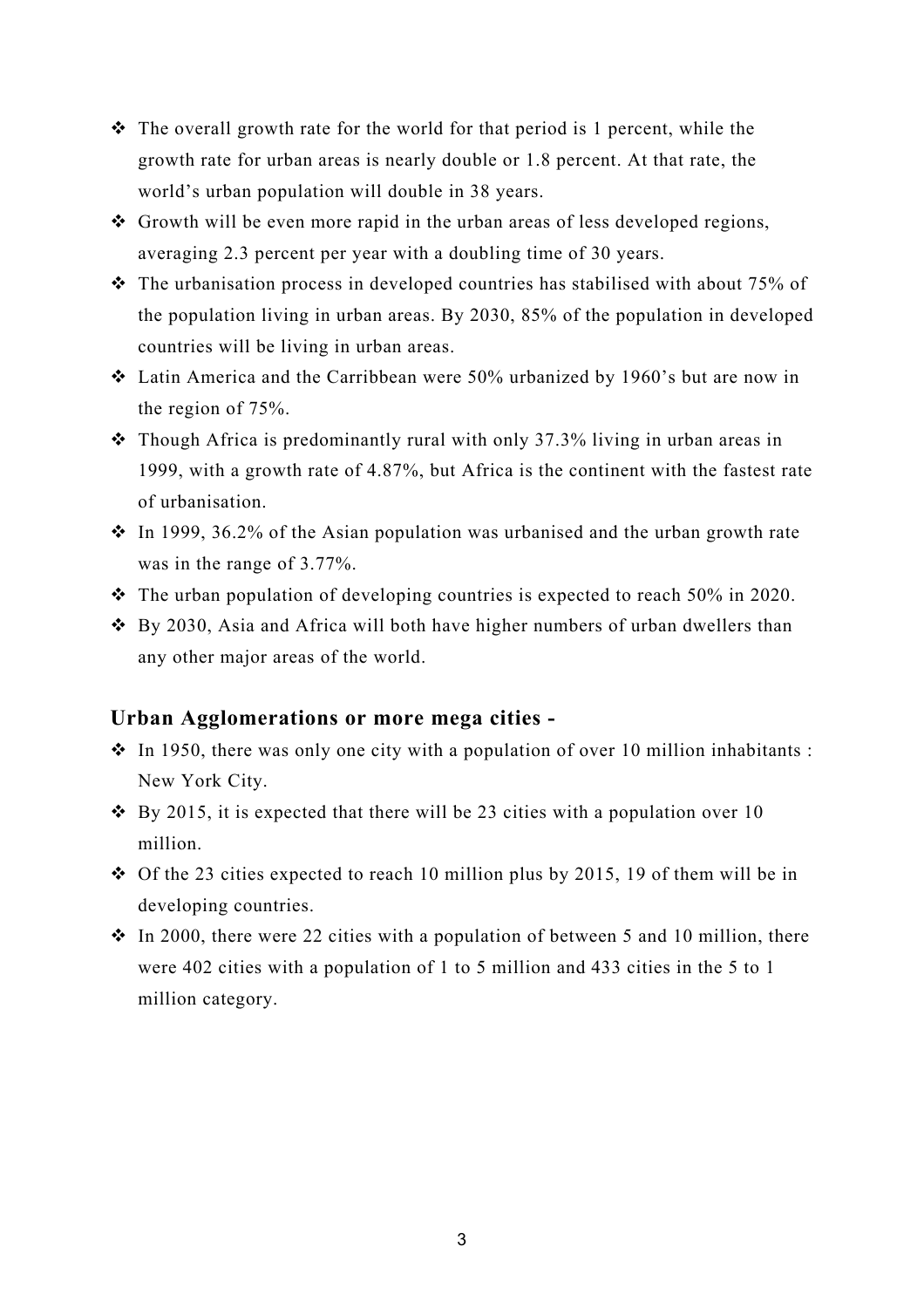| 1950 |             |                  | 1975           |                |      |                  | 2000                   |                   |                  | 2015                   |      |  |
|------|-------------|------------------|----------------|----------------|------|------------------|------------------------|-------------------|------------------|------------------------|------|--|
| 1.   | New<br>York | $\overline{2.3}$ | 1.             | Tokyo          | 19.8 | 1.               | $\overline{T}$ okyo    | 26.4              | 1.               | Tokyo                  | 26.4 |  |
|      |             |                  | 2.             | New<br>York    | 15.9 | $\overline{2}$ . | Mexico<br>City         | 18.1              | $\overline{2}$ . | Mumbai                 | 26.1 |  |
|      |             |                  | 3 <sub>1</sub> | Shangh<br>ai   | 11.4 | 3 <sub>1</sub>   | Mumbai                 | 18.1              | 3 <sub>1</sub>   | Lagos                  | 23.2 |  |
|      |             |                  | 4.             | Mexico<br>City | 11.2 | $\overline{4}$ . | Sao Paulo              | 17.8              | $\overline{4}$ . | Dhaka                  | 21.1 |  |
|      |             |                  | 5.             | Sao<br>Paulo   | 10.0 | 5.               | New York               | 16.6              | $\overline{5}$ . | Sao Paulo              | 20.4 |  |
|      |             |                  |                |                |      | 6.               | Lagos                  | 13.4              | 6.               | Karachi                | 19.2 |  |
|      |             |                  |                |                |      | 7.               | Los<br>Angeles         | 13.1              | 7.               | Mexico<br>City         | 19.2 |  |
|      |             |                  |                |                |      | 8.               | Kolkatta               | 12.9              | 8.               | New York               | 17.4 |  |
|      |             |                  |                |                |      | 9.               | Shanghai               | 12.9              | 9.               | Kolkatta               | 17.3 |  |
|      |             |                  |                |                |      | 10.              | <b>Buenos</b><br>Aires | $12.\overline{6}$ | 10.              | Delhi                  | 16.8 |  |
|      |             |                  |                |                |      | 11.              | Dhaka                  | 12.3              | 11.              | Metro<br>Manila        | 14.8 |  |
|      |             |                  |                |                |      | 12.              | Karachi                | 11.8              | 12.              | Shanghai               | 14.6 |  |
|      |             |                  |                |                |      | 13.              | Delhi                  | 11.7              | 13.              | Los<br>Angeles         | 14.1 |  |
|      |             |                  |                |                |      | 14.              | Jakarta                | 11.0              | 14.              | <b>Buenos</b><br>Aires | 14.1 |  |
|      |             |                  |                |                |      | 15.              | Osaka                  | 11.0              | 15.              | Cairo                  | 13.8 |  |
|      |             |                  |                |                |      | 16.              | Metro<br>Manila        | 10.9              | 16.              | Istanbul               | 12.5 |  |
|      |             |                  |                |                |      | 17.              | Beijing                | 10.8              | 17.              | Beijing                | 12.3 |  |
|      |             |                  |                |                |      | 18.              | Rio de<br>Janerio      | 10.6              | 18.              | Rio de<br>Janerio      | 11.9 |  |
|      |             |                  |                |                |      | 19.              | Cairo                  | 10.6              | 19.              | Osaka                  | 11.0 |  |
|      |             |                  |                |                |      |                  |                        |                   | 20.              | Tianjin                | 10.7 |  |
|      |             |                  |                |                |      |                  |                        |                   | 21.              | Hyderabad              | 10.5 |  |
|      |             |                  |                |                |      |                  |                        |                   | 22.              | Bangkok                | 10.1 |  |

# **The facts and figures about conditions in human settlements as stated in UNCHS (Habitat)'s 'The state of the World's Cities : 2001' are as following :**

### **Shelter -**

- 75% of the world's countries have constitutions or national laws that promote the full and progressive realisation of the right to adequate housing/shelter.
- $\div$  61% of countries in the world have constitutions or national laws that protect against forced evictions.
- Households in cities of developing countries need an average of 8 times their annual income to buy a house: In Africa, they need an average of 12.5 times their annual income, while in Latin America, they only need 5.4 times their annual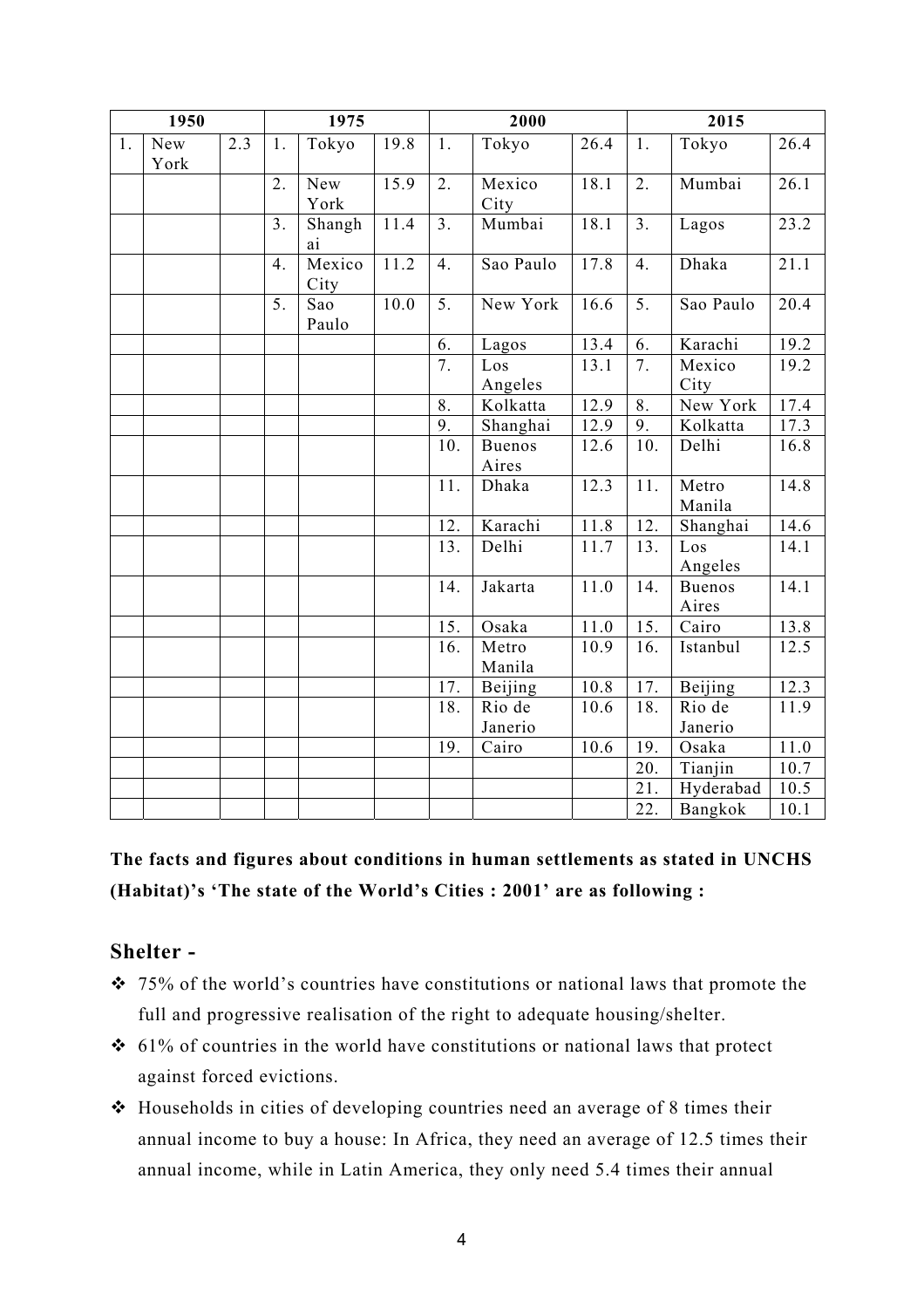income. The highest rents are in the Arab States where a household spends an average of 45% of its monthly income on rent.

- One out of every four countries in the developing world have constitutions or national laws which prevent women from owing land and/or taking mortgages in their own names. Customary or legal constraints to women owning land or property are highest in Africa, the Arab states, Asia and Latin America.
- Real estate costs are highest in Asia and the Pacific where one square metre of land for a serviced plot costs an average of US\$ 3.1. Africa is at the lowest end of the real estate market with an average price of US\$ 0.15 per square metre.
- $\cdot$  Less than 20% households in Africa are connected to piped water and only 40% have access to water within 200 meters of their house.

### **Society -**

- 5.8% of children in cities of the developing world die before reaching the age of five years.
- 29% of cities in the developing world have areas considered as inaccessible or dangerous to the police. In Latin America and the Caribbean, this figure is 48%.
- $\triangle$  In cities of the developing world, one out of every four households lives in poverty. 40% of African urban households and 25% of Latin American urban households are living below the locally defined poverty lines.

### **Environment -**

- City dwellers in Africa only use 50 litres of water per person per day. The highest median price of water is also highest in Africa.
- $\cdot$  In highly industrialised countries, almost 100% of households are connected to piped water. The average water consumption for these households is 215 litres per person per day.
- Less than 35% of cities in the developing world have their wastewater treated.
- $\cdot$  In countries with economies in transition, 75% of solid wastes are disposed of in open dumps.
- $\cdot$  71% of the world's cities have building codes with anti-cyclone and anti-seismic building standards based on hazard and vulnerability assessment.
- $\triangle$  Buses and minibuses are the most common mode of transport in the world's cities. Cars are the second most common mode used, while walking is the third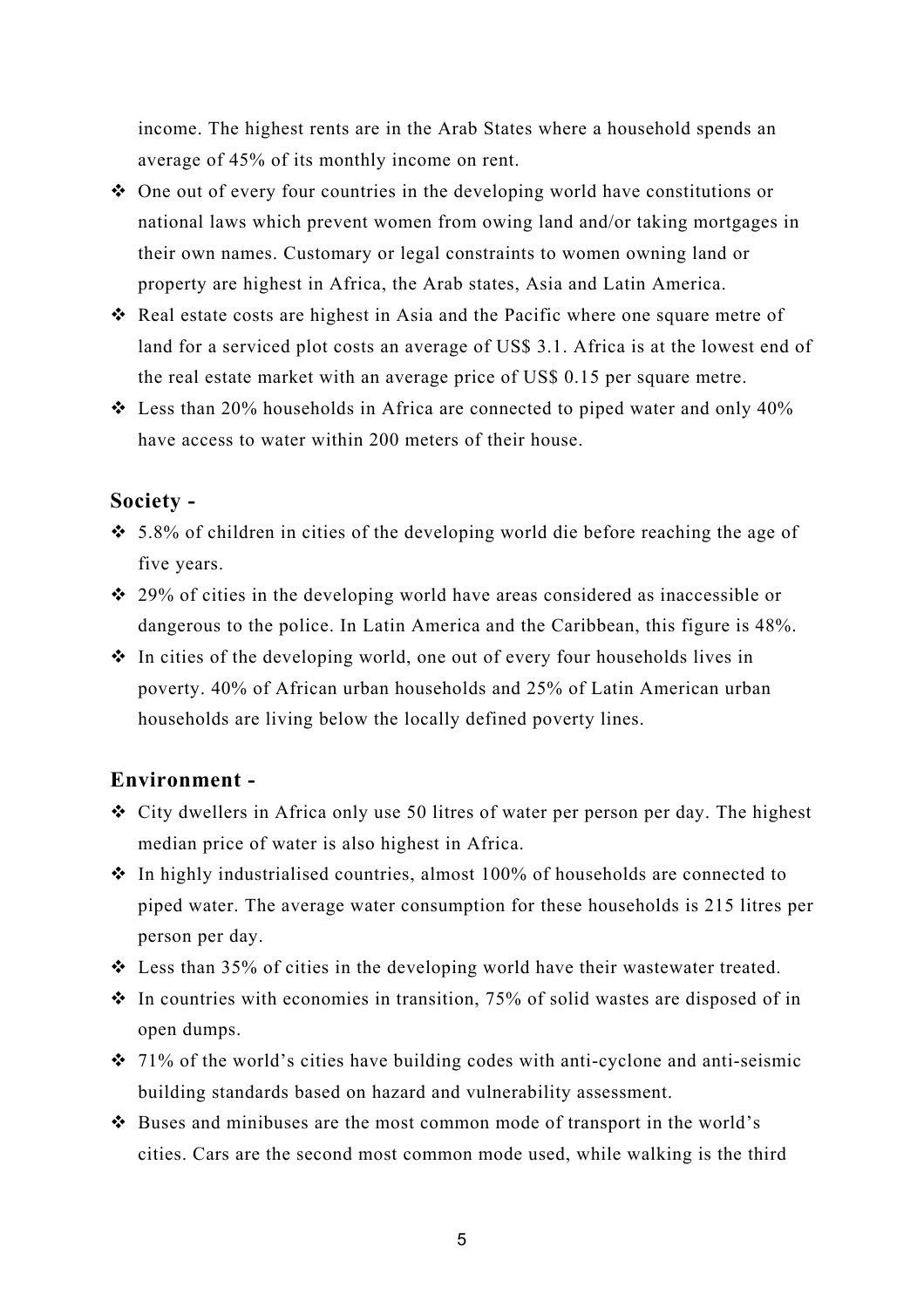most common mode. Travel time in Asian cities appears to be the longest with an average of 42 minutes per trip.

### **Economy -**

- $\cdot$  37% of the population in cities of the developing world is employed within the informal sector.
- $\div$  70% of the world's cities have developed city-to-city international co-operation. 68% of these cities are affiliated to one or more international association of local authorities.
- $\div$  63% of the world's cities have established new public-private partnerships in the last five years.

## **Governance -**

- $\div$  49% of the world's cities have established urban environmental plans.
- The absolute quantity of local government income varies enormously with total local government revenue per person in cities of highly industrialised countries being 9 times that of cities in the developing world, 39 times that of African cities and 18 times that of Latin American cities.
- $\div$  60% of the world's cities involve civil societies in a format participatory process prior to the implementation of major public projects.
- $\div$  70% of cities in the world undertake regular independent auditing of municipal accounts. 78% of the world's cities publicly announce contracts and tenders for municipal services. 55% of cities have laws that govern disclosure of potential conflict of interest.

Source: UNCHS (Habitat), 2001

# **Asian Scene**

Asia's megacities are at the center of the region's economic growth and development. They are growing rapidly, not only in terms of population but also in terms of economic and industrial importance. This growth represents a wide range of opportunities for joint-ventures and partnerships between the private sector and government.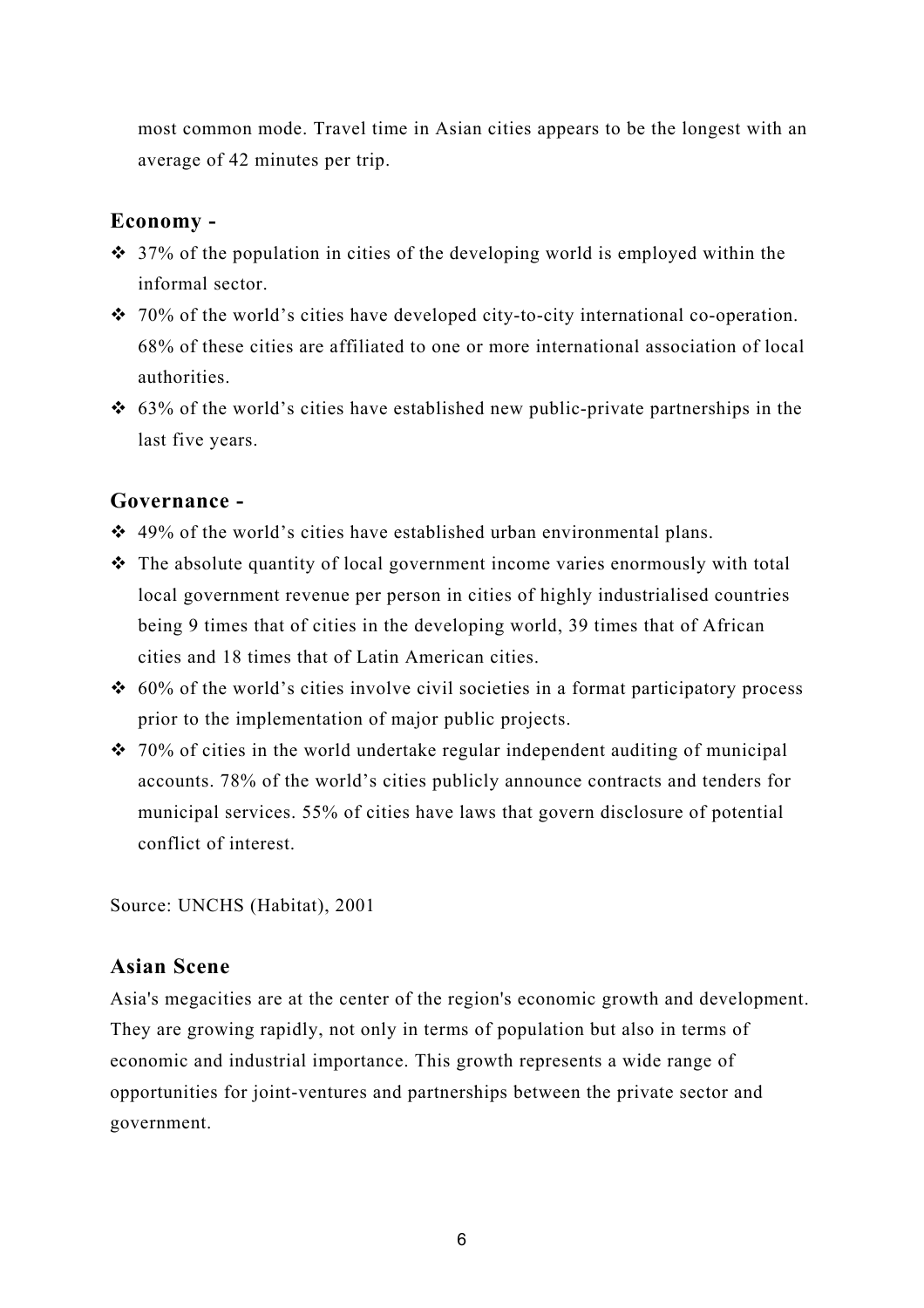Asia accounted for 62% of world population increase in the period 1980-1990. The total Asian urban population is forecast to rise from 0.974 billion in 1990 to 2.386 billion in 2020, while the level of the urbanization (the percentage of people living in urban areas) will rise from 31% to 51% over the same period. Overall, rural-to-urban migration has accounted for some 40% of urban growth in the past 20 years and is likely to continue at similar rates in the next decade or two. Efforts to reduce ruralto-urban migration have not been successful. Throughout Asia, there is an increasing concentration of urban growth in large cities.

The reasons for this concentration include: the effects of economies of scale and agglomeration forces, the wider opportunities for employment, the effects of the global economy, and the relatively higher levels of social, health and cultural services available in large cities. Much of this growth is taking place in areas around the built-up city as a mixture of residential, industrial and commercial developments are spreading over the surrounding areas, e. g. Bangkok, Jakarta, Mumbai & Manila. This particular form of urbanization is taking place as the city extends beyond traditional city boundaries is referred to as the Extended Metropolitan Region (EMR). Presently, there are cities world-wide with 10 million or more population; 9 of theses are in Asia. By 2015, there are likely to be 23 such cities, with 17 in Asia. Most of these are now in the form of EMRs.

Some urban development experts consider urbanization in Asia, around the major cities as the basis of the concept of the EMR and which differentiates Asian urban expansion from that of other regions in the world. These characteristics combined with the rapid growth of megacity population and urban expansion in the region, etc.

#### **The Economic Importance of Asia's Megacities -**

Findings of a study by the Asian Development Bank (1995) shows that there is a correlation between the level of urbanization and economic development. What is particularly important is that of the 48 large urban areas in the region in 1990, there were 10 in high income countries, 6 in middle income countries, and 30 in low income countries. This clearly indicates that it is the poorest countries, which face the biggest problems of financing and managing urban infrastructure and civic services for their mega cities. The Asian Development Bank study (1995) also indicated that the high income countries show strong correlations between the fall in

<sup>7</sup>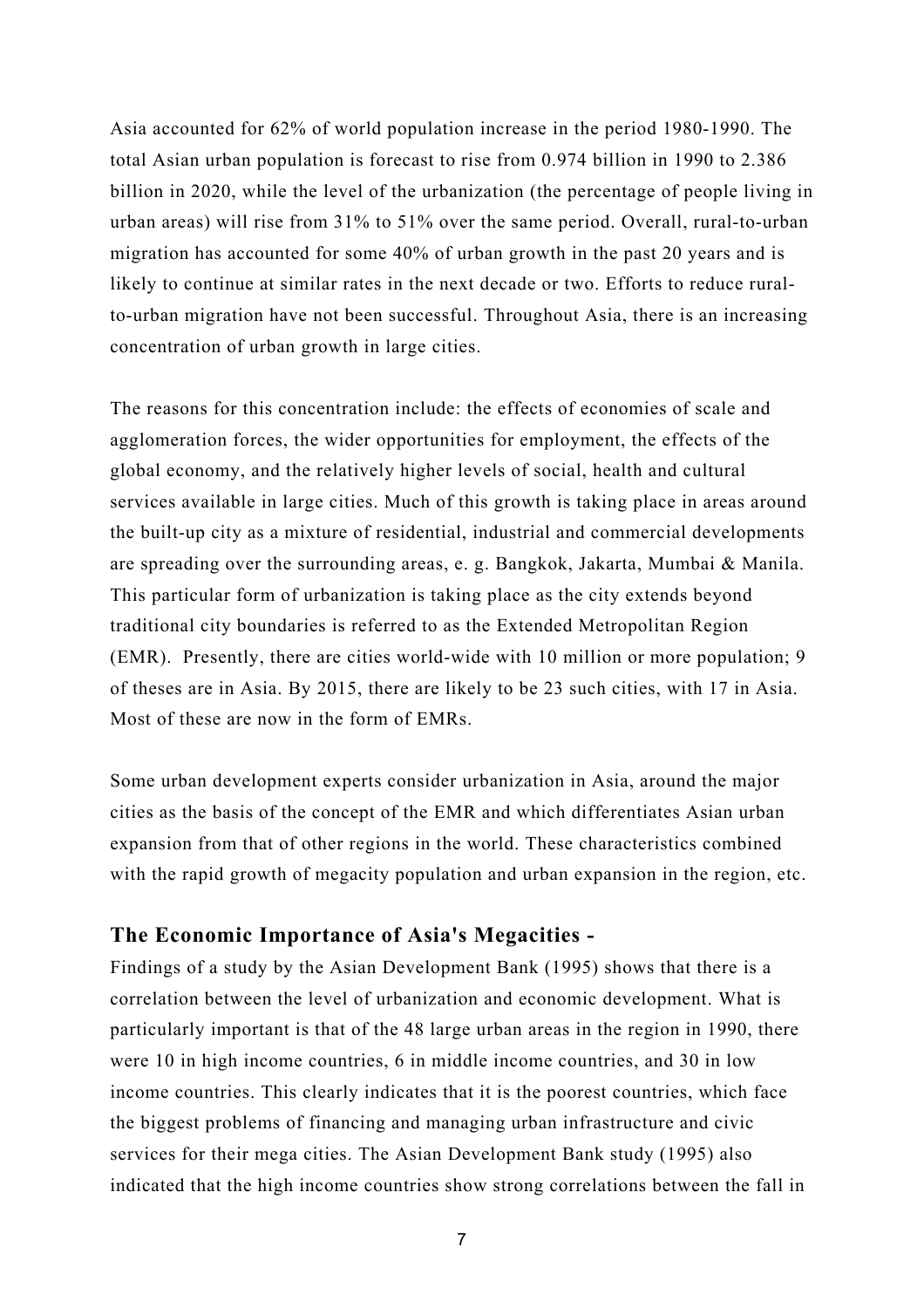agricultural employment, generally declining rates of manufacturing and industrial employment, and a strong growth in service employment. The middle income group shows a more mixed pattern of change, with declines in agricultural employment countered by varying increases in manufacturing industry and service employment. The low income group remains agriculturally dominant with little growth in manufacturing / industry but significant growth in service sector. Within these broad correlations, there is a clear evidence of the increasing importance of the macroeconomy of mega cities. An another study (Prud homme, 1995) showed that output per capita per worker is greater in urban areas than in non-urban areas, with ratios of gross domestic product (GDP) per capita to country GDP per capita of, for example, 1.92 for Manila, 2.5 for Calcutta, 3.45 for Bangkok, and 3.66 for Shanghai. The study further examined the productivity of megacities compared to the national averages. It shows that such productivity which is higher than national averages further increases with the relative importance of the megacity, although this varies greatly from megacity to megacity. In nearly all the countries, the percentage contribution of urban areas to GDP is significantly higher than the percentage of population in urban areas, showing the impact of higher productivity and economies of scale common in megacities.

#### **The Comparative Advantages of Asia's Megacities -**

The economic growth of Asia's megacities has been boosted by number of national and regional location factors favoring large cities. These factors are complementing their comparative advantages in the globalization.

#### **Specialization and Economies of Scale -**

The underlying theme is that the urban productivity, usually measured in terms of income or output per capita. As stated earlier, Asian cities have high ratio of urban per capita product to the equivalent national figures. Such high urban productivity arises from a number of factors but of particular importance are economies of scale and specialization. The economies of scale present in the large city and the concentration of the labour force in these cities contribute to the growth in demand for intermediate and consumer goods and, therefore, increase the potential for more sophisticated and specialized manufacturing and service industries in large or mega cities.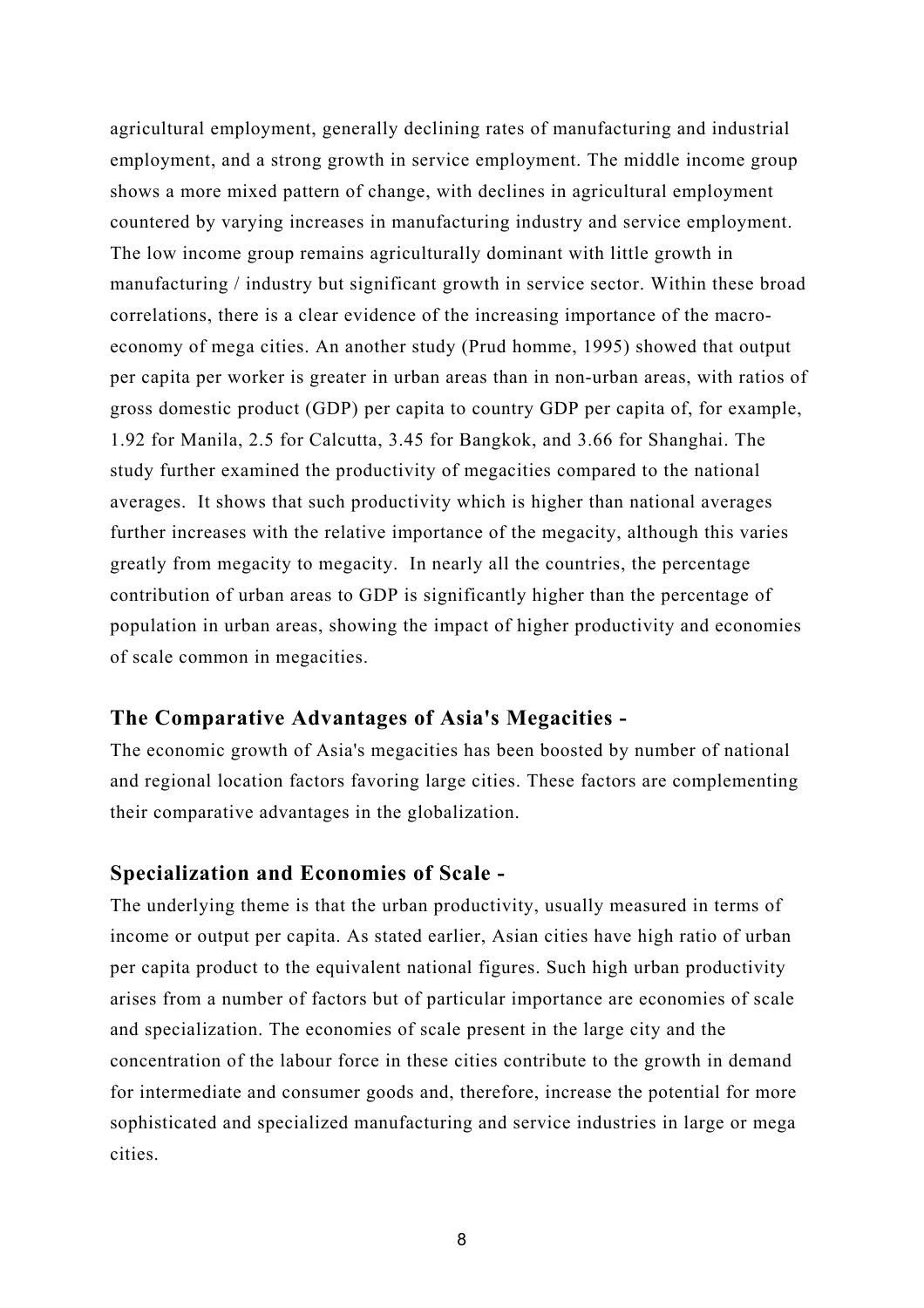Mainly because of their location and functions as transfer and control points in the movement of people, goods, finance and information. Asia's megacities provide some of the best opportunities for specialization in and interaction between socioeconomic, education, research, science and technology activities. For the same reason, they often provide the best location for the dissemination of information of each area in the most efficient manner. This characteristic of Asia's megacities is likely to become increasingly important with the impact of the global economy, globalisation and liberalization in the Asian region.

#### **Attraction to Urban Informal Sector (UIS) -**

Asia's megacities provide the best conditions for the informal sector viz., commerce and other service enterprises to flourish, since there is the widest potential for formal-informal linkages. In fact, the growth of the EMR is both a cause and effect of the importance of informal sector employment in a mega city. Such a scattered low dense form of urbanization provides the best chance for low-income households and enterprises to gain access to land and still remain within reasonable distance of formal employment and residential areas. The trend follows the more general characteristics of informal sector activities. Such attributes are a natural response to the costs of entry to the formal sector and that production methods and locations are designed to maximize the use of the abundant factor of production labor (ESCAP, 1993). However, it is necessary to look at informal sector more positively by developing support mechanisms, which seek to integrate them with the formal sector in mega or large cities.

#### **Opportunities for Public-Private Partnerships (PPP) -**

According to Asian Development Bank President in his opening address at the Megacities Management Seminar held in Manila in the year 1995, the growth of Asia's megacities will require "enormous urban infrastructure investment needs which must be met through a combination of cost recovery from consumers and taxpayers as well as finances mobilized in capital markets and the private sector". Sato observed that governments in Asia have almost universally recognized the need to make their cities more productive, efficient and sustainable and are doing this through various measures. Among these measures, the most significant to private sector are the development of public-private partnerships and access to the resources of private investors, financial institutions and capital markets.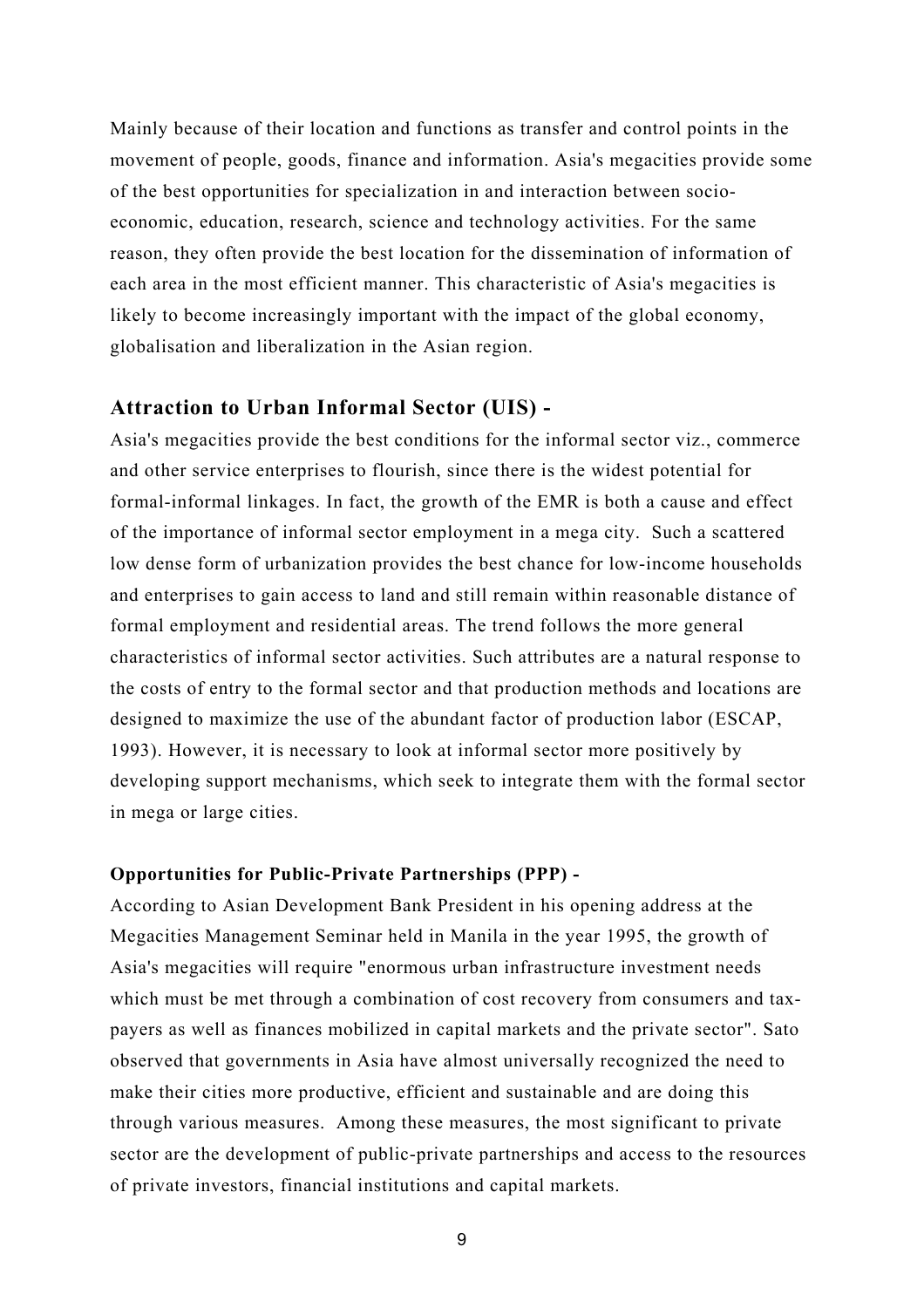While the capital needs are huge, a revolution is under way in how large urban infrastructure projects are financed. In the past, Asian governments used grants from overseas institutions to build such projects or borrowed from export-import banks, the World Bank, the Asian Development Bank, or occasionally, commercial institutions. These days, new resources are tapped for infrastructural projects in most of the mega cities in Asia. Formerly countries like India are inviting investment from abroad either directly or through stock exchanges. Banking rules are being liberalized throughout Asia, allowing the market - not the government to say where loans should go. Asian companies are waking up to bond financing and are raising billions of dollars a year. Schemes are being tried in which roads, power plants and other urban infrastructure projects are built by private investors or developing suitable partnerships.

One of the most popular method of financing Asia's massive urban infrastructure needs is through a scheme known as "build, operate and transfer" or BOT. The basic idea is simple, and investor is responsible for the financing and construction. In return, the investor is promised a share of revenues generated by the project. On a prearranged date, having recovered the initial investment plus a decent return, the investor then transfers ownership of the facility to the government. In addition to BOT schemes, other forms of public-private partnerships (PPP) in the provision of urban infrastructure and services are being pursued throughout Asia. These range from simple contracting out of municipal services to more complex joint-ventures in developing entire new towns. Many of such partnerships are taking place in megacities, although the benefits are felt even beyond their borders.

If we analyse the main problems faced by most of the mega cities, the following picture emerges :

#### **Shelter -**

The housing remains the major urban problems in mega cities like Mumbai or Kolkatta or New Delhi, e.g. in India's reform-fueled boom, people by the tens of millions are moving to the cities to find work and a share in the country's new-found economic dynamism. Attracted by reforms, foreign companies have been setting up work avenues, resulting in a shortage of nearly 31 million homes in urban areas, e.g.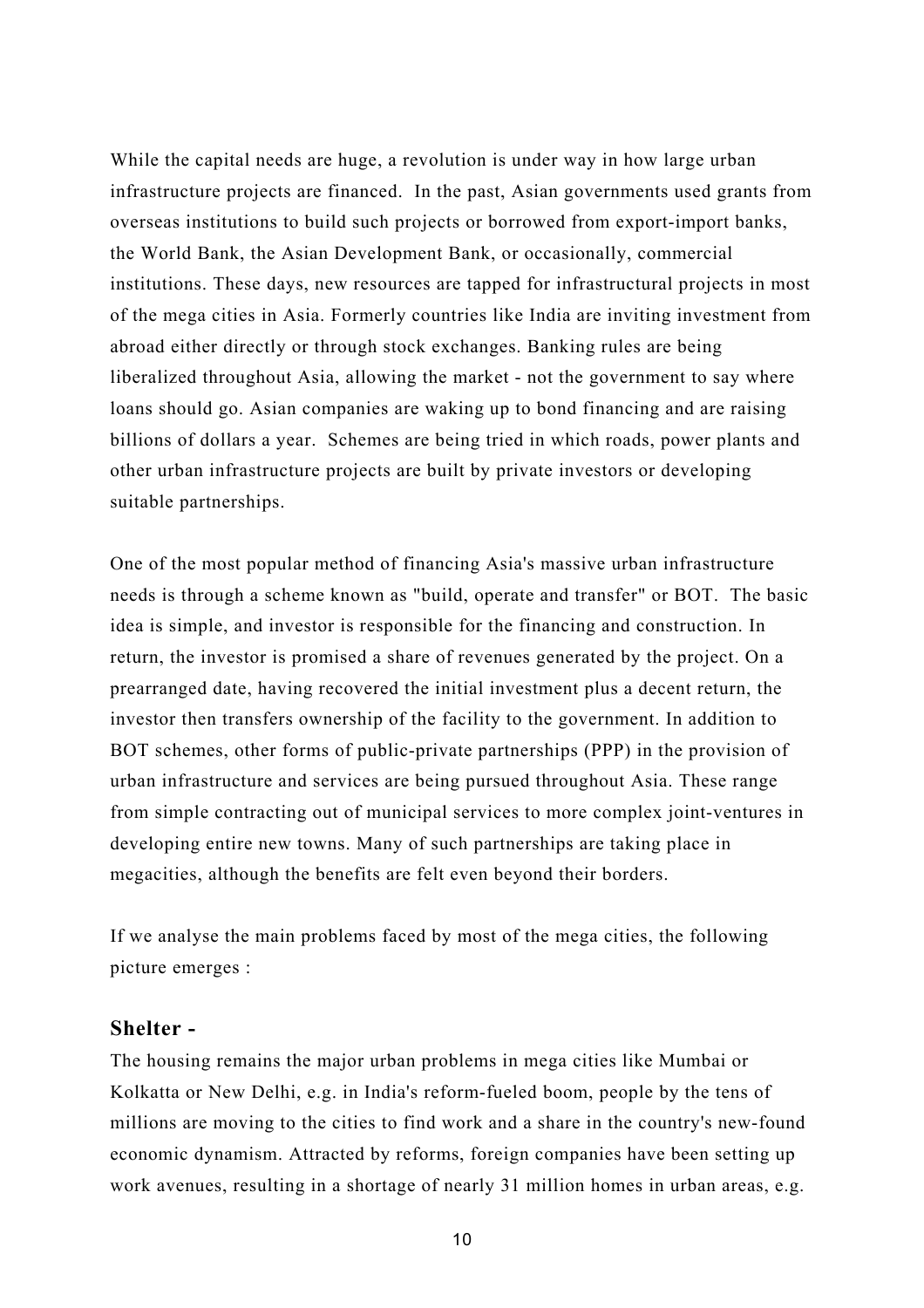in mega city of Mumbai - the country's financial capital, property values have skyrocketed (Asiaweek, Jan. 27, 1995). The prices in up-market areas have doubled every year since 1991, the year economic liberalization stated. Property Consultants Richerd Ellis estimated the annual appreciation at a hefty 60% in real estates.

### **Water Supply Development -**

For Asia's megacities, one of the most important infrastructure requirement is water supply. Rapid population growth and breakneck industralization are both exhausting and spoiling Asia's water. From Beijing to Jakarta, Manila to New Delhi, Bangkok to Mumbai, public utilities cannot treat enough drinking water for residents, and they lose more than a third of output to inefficiency or theft. With rapidly growing populations, these cities are faced with two options: draw more water from rivers, lakes and underground wells, or improve the treatment and distribution of existing supplies. Recently, in an important shift in thinking, government planners are concentrating less on developing new supplies and more on managing demand.

Most of public waterworks in Asia's megacities lack the necessary capital and expertise. The private sector has both, and is eager to partner with government, if only more Asian governments would let it. The barriers are both economic and political. Asia's low water tariffs and high financing costs make water privatization unattractive. Water has been considered a right rather than an economic good, so it has been delivered free of charge or nearly free for a long time. Some governments are starting to realize the need to urgently make the political decision to raise water tariffs as scarcity looms.

#### **Transportation -**

While transportation has always been important to cities, it is critical to the health of megacities. The rapid and massive growth of Asia's megacities puts enormous demands on transport systems capable of moving large volumes of passengers and freight. In most of these megacities, this demand is not being adequately met, resulting in the familiar problems of traffic congestion and air pollution. These problems are further magnified because of densities of land use, shortage of roadspace and inadequate public transport. Transport is also critical to megacities in that with the ineffective land use planning common to many Asian countries, transport investment particularly in major roads is one if not the only effective way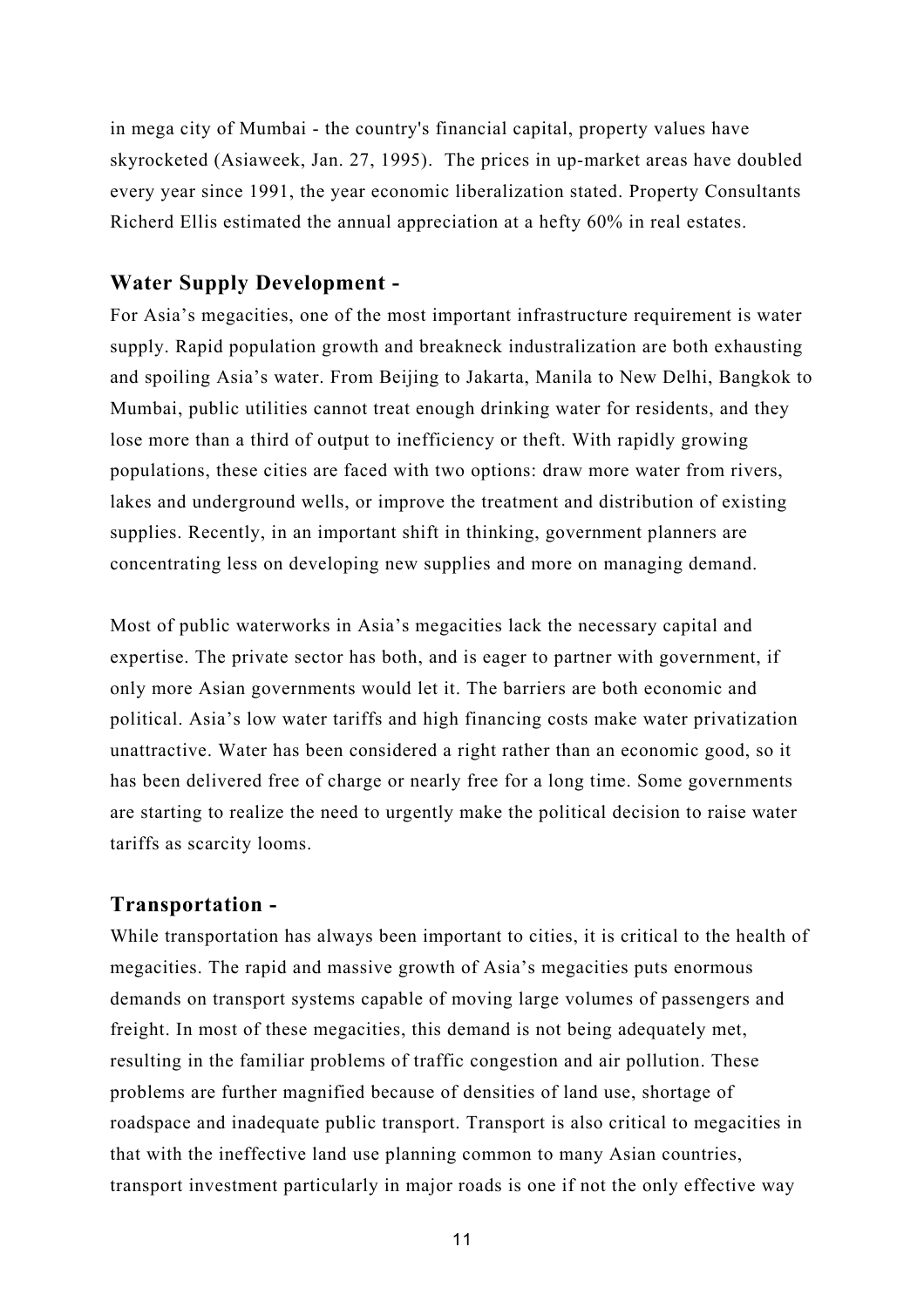of guiding megacity growth into preferred development areas. This is of particular importance where such growth is taking place through an EMR, which opens up new areas for urban expansion and adds to the urban land supply.

In most Asian megacities, there are many hard decisions to be made in developing any kind of efficient public transportation network. These decisions relate to considerations such as land use - transport planning, nonmotorized transport, fuel pricing, demand management (e.g. area traffic restraint, bus-only routes, parking restrictions, etc.), cleaner fuels and technologies, traffic management, integration of traffic modes, and financial sustainability. Inspite of these limitations, several Asian megacities are creating or extending their mass transit systems as the backbone of transportation through the city. These are being undertaken largely through new forms of public-private partnerships, such as BOT Scheme, etc.

### **Environmental Management -**

Megacities by their sheer scale, concentration and diversity accentuate the impact of environmental problems, which may not be as critical in smaller urban centres. The concentration of air, water and ground pollution resulting from high densities of people, vehicles, and businesses are serious threats to health. Risks of epidemics originating from slum settlements may spread throughout the city, affecting all income groups. Urban expansion across two or more administrative areas spread the pollution "footprint" over a wide region for which there are no effective regulating structures.

Megacity characteristics, however, present environmental management opportunities. High residential densities allow the cost-effective installation of environmental infrastructure. The relatively higher levels of income among megacity residents mean that pollution control and environmental services can be afforded at least in theory. Environmental education and public awareness campaigns are more effective because of higher levels of literacy and easier communications. And where megacities are trying to attract foreign investments, there is a tendency to give a higher priority to environmental upgrading as part of the marketing effort.

In Asia's megacities, the most significant environmental concerns are urban waste pollution, water pollution, urban and household air pollution - collectively referred to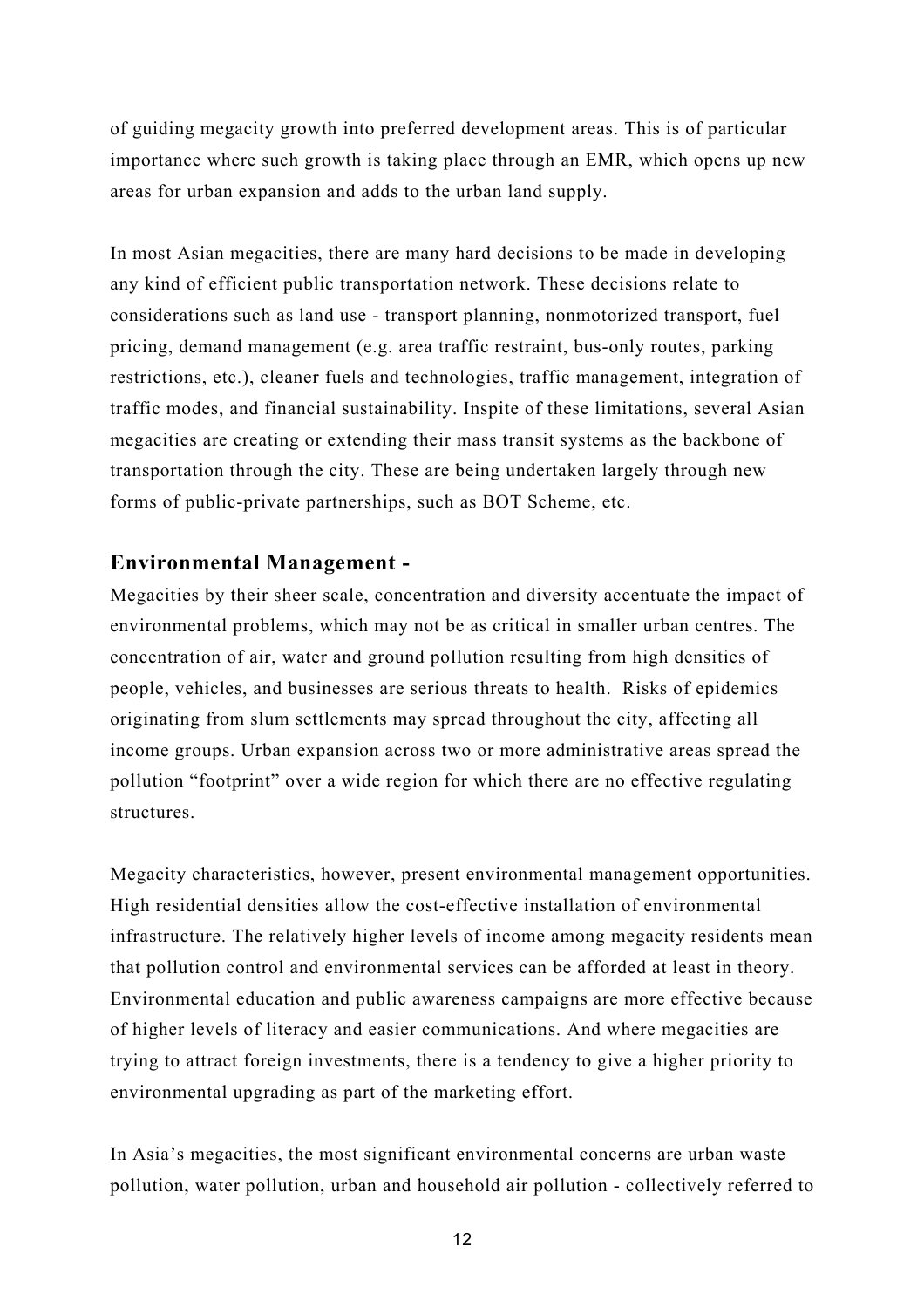as the "brown agenda". The need for major investments to address this agenda is taking place against a backdrop of policy trends towards local capacity-building and privatization. In fact, the scale of investment and operations needed to address existing deficiencies in sewerage, solid waste management, industrial pollution control, etc. are more attractive to potential private sector interests than would be the case for smaller cities. However, private interest and involvement will be conditioned by the likely financial rates of return they may enjoy and the risks involved.

With widespread public support in many Asian countries to the principles of sustainable development, there is the trend towards new forms of public-private partnerships in environmental concerns. Thus, governments are trying for greater efforts at enforcing laws already existing on the books as well as allowing local communities to manage their own environmental problems.

#### **The Service Sector -**

Increasingly, Asians are realizing that manufacturing strength alone will not be sufficient to sustain their next generation of economic growth. In Asia's urban centers, low-paying low-skill jobs are usually found on manufacturer's production lines. Over the past decade, as Asian countries got richer, the proportion of their economies devoted to services has risen. The richest Asian countries are now those with the biggest service sectors. Many jobs have moved to mega cities in developing countries, e.g. China, India, Thailand.

Other Asian countries especially their megacities are planning to follow a similar route. The Thais hope to turn Bangkok into the financial and transport hub for Indochina. Singapore is marketing itself as a headquarters for firms operating as far as India and China. Total trade in services of the ten biggest Asian economies increased almost three-fold from 1983-1992. While some service industries will remain rooted in local markets, modern technology means that many services - from broadcasting to clothing design - no longer stop at borders. While many Asian countries have service-trade barriers, these are changing. The growth of service companies with a regional reach does not necessarily mean Asia's manufacturing strength will soon be matched by a world-beating service sector. While exporting services to neighbouring countries is a sound economic activity, the real test will be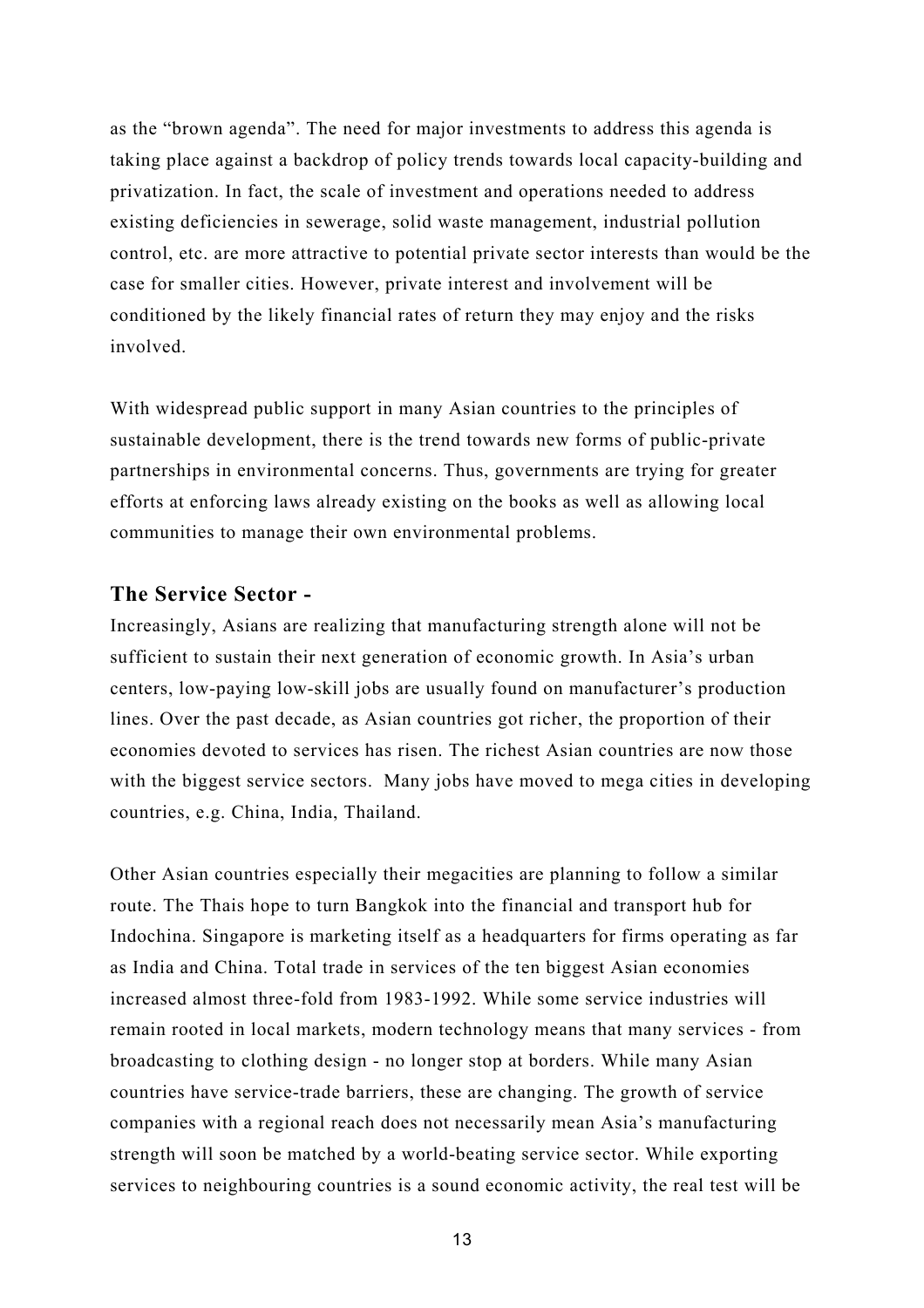if these services can be exported to the developed markets. In a few sectors such as hotels, airlines and even software development, this is already happening, e.g. India & China's lead in IT sector.

## **The Major Risks Involved -**

The opportunities for public-private partnerships in Asia's megacities are obviously not without risks. There are existing constraints to pursuing these partnerships across all the areas of opportunities mentioned earlier. There are also constraints that are sector-specific. Among the constraints that impact across all sectors, the three major are:

- I) changes in government policy,
- II) weak public administration and management capacities, and
- III) bureaucratic "red tape" system in many countries.

Over the past several decades, most Asian governments have perceived themselves as providers of infrastructure and services, sometimes contracting out some functions, such as road maintenance, to private contractors. Only recently have they become aware of the potential benefits of privatization and other forms of public-private partnerships. Many Asian countries have started to recognize these deficiencies and some have recently launched capacity-building programmes, oftentimes with the assistance of external organizations such as the UNDP / UNCHS / World Bank Urban Management Programme. I am a Member on Governing Board of All India Institute of Local Self-Government (AIILSG), India, which is premier research and training institutions in urban development in India. The Institute is also an anchor institution for UMP (UNCHS-Habitat) for South Asia.

These efforts however, have barely scratched the surface. Much still needs to be done, but training is expensive especially when it tries to cover all the cities of Asia, and financial support from external organizations is becoming less and less.

Directly related to the weakness in public administration and management capacity is the difficulty in dealing with the government bureaucracy. As most Asian developing country cities have grown and diversified well ahead of the capacity of existing institution to manage such growth, there is a glaring inefficiency in how the affairs of these cities are managed.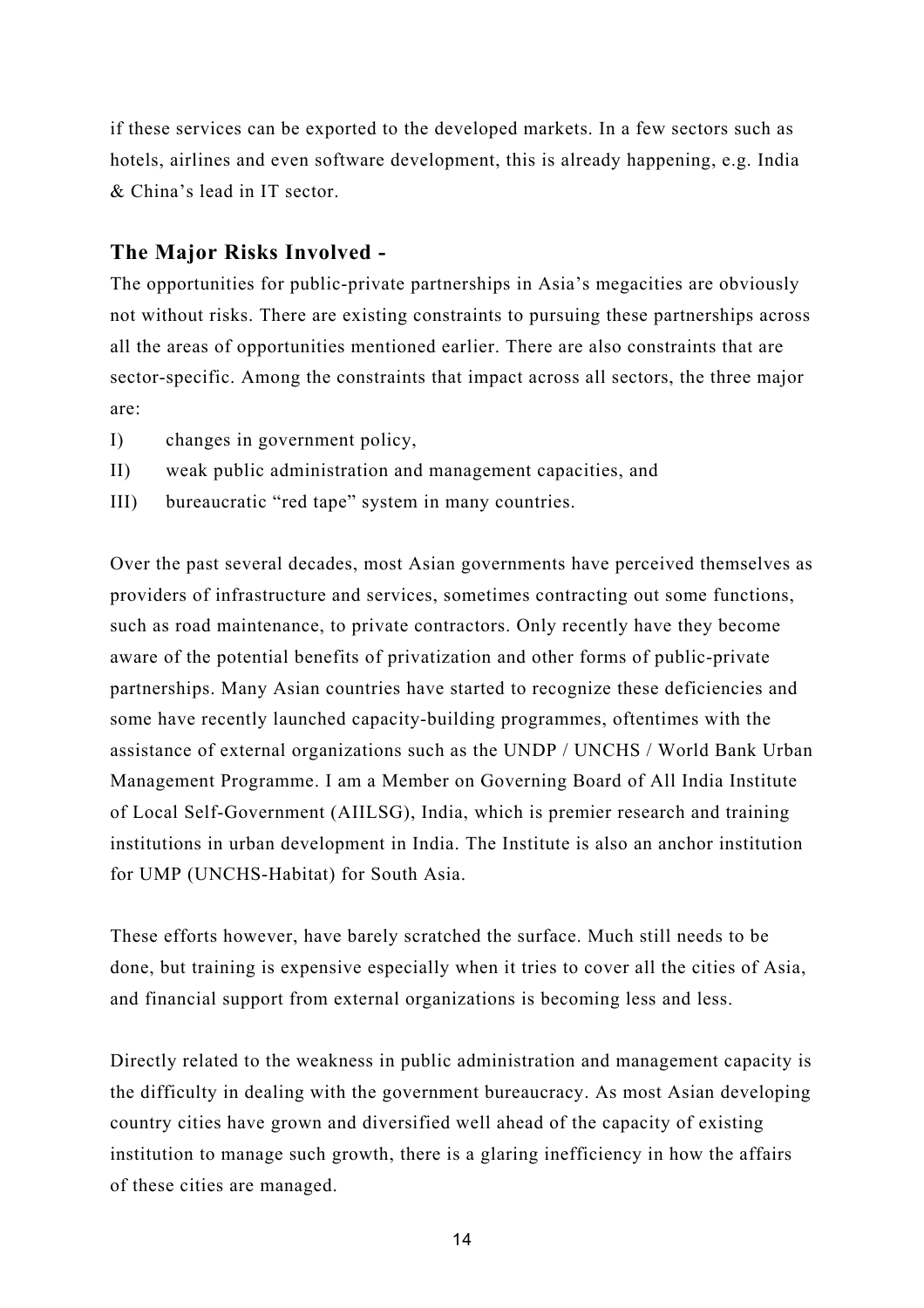#### **Indian Scene**

If we observe Indian Scene briefly the following picture emerges:

Urban development in India is presently going through a very dynamic stage. In the first 40 years of the century, the country was still a fully agrarian society and its proportion of urban population was less than 12%. India's urban population growth between 1981 and 1991 with 36.19% was much less than the decadal growth of the 1960s and 1970s, but - most relevant - the rate of growth has been much higher in urban than in rural areas. Particularly important is the fact that the urban population increased almost ten times between 1901 and 1991, and the number of urban settlements doubled in this period to some 3.768. Since the beginning of this century, the urban population has steadily increased to 26% or 217 million in 1991. Among the urban areas, the small towns are somewhat stagnating while the 23 metropolitan cities (as per the 1991 census) stand out very prominently as they accommodate about one-third of the total urban population.

By 2020 more than 50% of India's population is expected to live in urban areas, thus the age old image of India as a rural nation will be a matter of the past. This picture is compounded by a rapid concentration process of population in larger towns, cities and metropolitan areas, and it is projected that in year 2010 India will already have some 49 metropolitan cities.

- $\cdot$  In 2001, India's population reached 1027 million of which about 742 million live in rural areas and 285 million in urban areas.
- $\cdot \cdot$  Percentage of urban population to total population of the country stands at 27.8. In 1991 Census, this percentage was 25.7. An increase of 2.1 percentage points has been recorded in the proportion of urban population during 1991-2001.
- $\cdot \cdot$  The decadal growth of urban population during 1991-2001 is 31.2 percent as against 36.4 percent during 1981-91.
- $\div$  The National Capital Territory of Delhi is the most urbanised (93.0 percent) among all the States and Union Territories (34 in all) followed by Chandigarh (89.9 percent) and Pondicherry (66.6 percent) as per Census 2001.
- $\triangle$  Among the major States, Tamil Nadu is the most urbanised State with 43.9 percent of the population living in urban areas followed by Maharashtra (42.4 percent) and Gujarat (37.4 percent).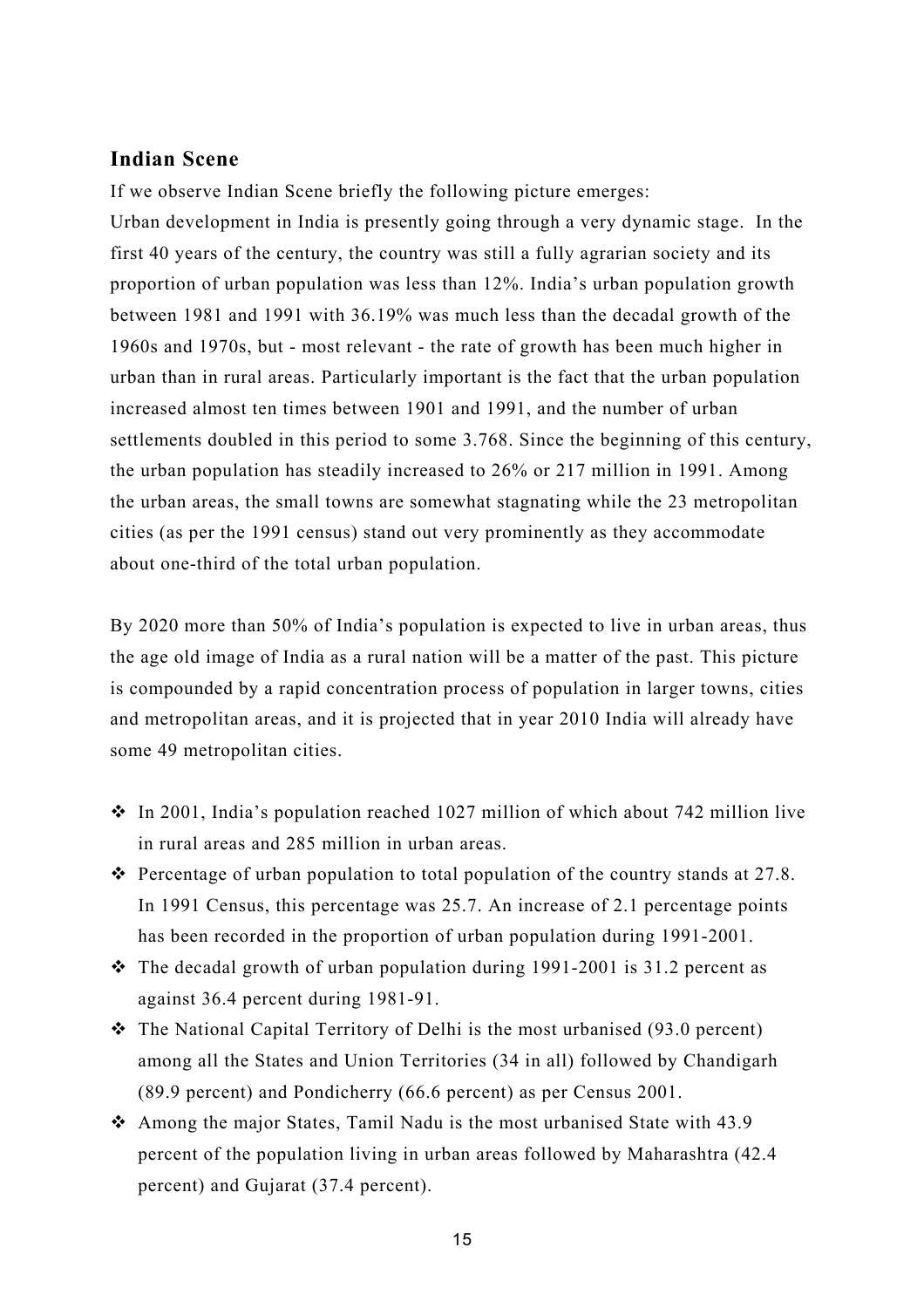- $\cdot \cdot$  The proportion of urban population is the lowest in Bihar State with 10.5 percent, followed by Assam (12.7 percent) and Orissa (14.9 percent).
- $\div$  Himachal Pradesh is the least urbanised State (9.8 percent) among all the States and UTs in India.
- $\div$  By 2011 and 2021 India's urban population is estimated to be 366 million and 459 million respectively, showing an increase of 81 million and 174 million (as compared to 285 million in 2001).

# **Urban Agglomerations/Metropolitan Cities with million (+) population in India -**

Growth of Metro Cities :

If we observe the growth of metro cities, it shows the following trend :

| ears                          | 1051<br>. .<br>ັບ 1 | 961 | 107 <sup>1</sup> | !981 | 1991         | 2001 |
|-------------------------------|---------------------|-----|------------------|------|--------------|------|
| $\sim$<br>No.<br>'ities<br>ΟĪ |                     |     |                  |      | $\sim$<br>ر_ | 94   |

In 2001, the 34 cities with population of 27.8 million have a share of 37.8% of India total urban population of 107.9 million. These 34 cities are :

| $\overline{1}$ .  | Gr. Mumbai | 16.37 | 18. | Coimbatore     | 1.42 |
|-------------------|------------|-------|-----|----------------|------|
| 2.                | Kolkata    | 13.22 | 19. | Ludiana        | 1.40 |
| $\overline{3}$ .  | Delhi      | 12.79 | 20. | Kochi          | 1.35 |
| 4.                | Chennai    | 6.42  | 21. | Vishakhapatnam | 1.30 |
| 5.                | Bangalore  | 5.69  | 22. | Agra           | 1.32 |
| 6.                | Hyderabad  | 5.53  | 23. | Madurai        | 1.19 |
| 7.                | Ahmedabad  | 4.52  | 24. | Meerut         | 1.17 |
| 8.                | Pune       | 3.75  | 25. | Nashik         | 1.15 |
| 9.                | Surat      | 2.81  | 26. | Jabalpur       | 1.12 |
| 10.               | Kanpur     | 2.69  | 27. | Jamshedpur     | 1.10 |
| 11.               | Jaipur     | 2.32  | 28. | Asansol        | 1.09 |
| $\overline{12}$ . | Lucknow    | 2.27  | 29. | Dhanbad        | 1.06 |
| 13.               | Nagpur     | 2.12  | 30. | Faridabad      | 1.05 |
| 14.               | Patna      | 1.71  | 31. | Allahabad      | 1.05 |
| 15.               | Indore     | 1.64  | 32. | Amritsar       | 1.01 |
| 16.               | Vadodara   | 1.49  | 33. | Vijaywada      | 1.01 |
| 17.               | Bhopal     | 1.45  | 34. | Rajkot         | 1.00 |

 Presently there are six mega cities, in India, viz. Greater Mumbai, Kolkatta, Chennai, Delhi, Bangalore and Hyderabad (Population in excess of five million) in India.

 $\div$  By the year 2021, it is expected that India will have the greatest concentration of mega cities in Asia.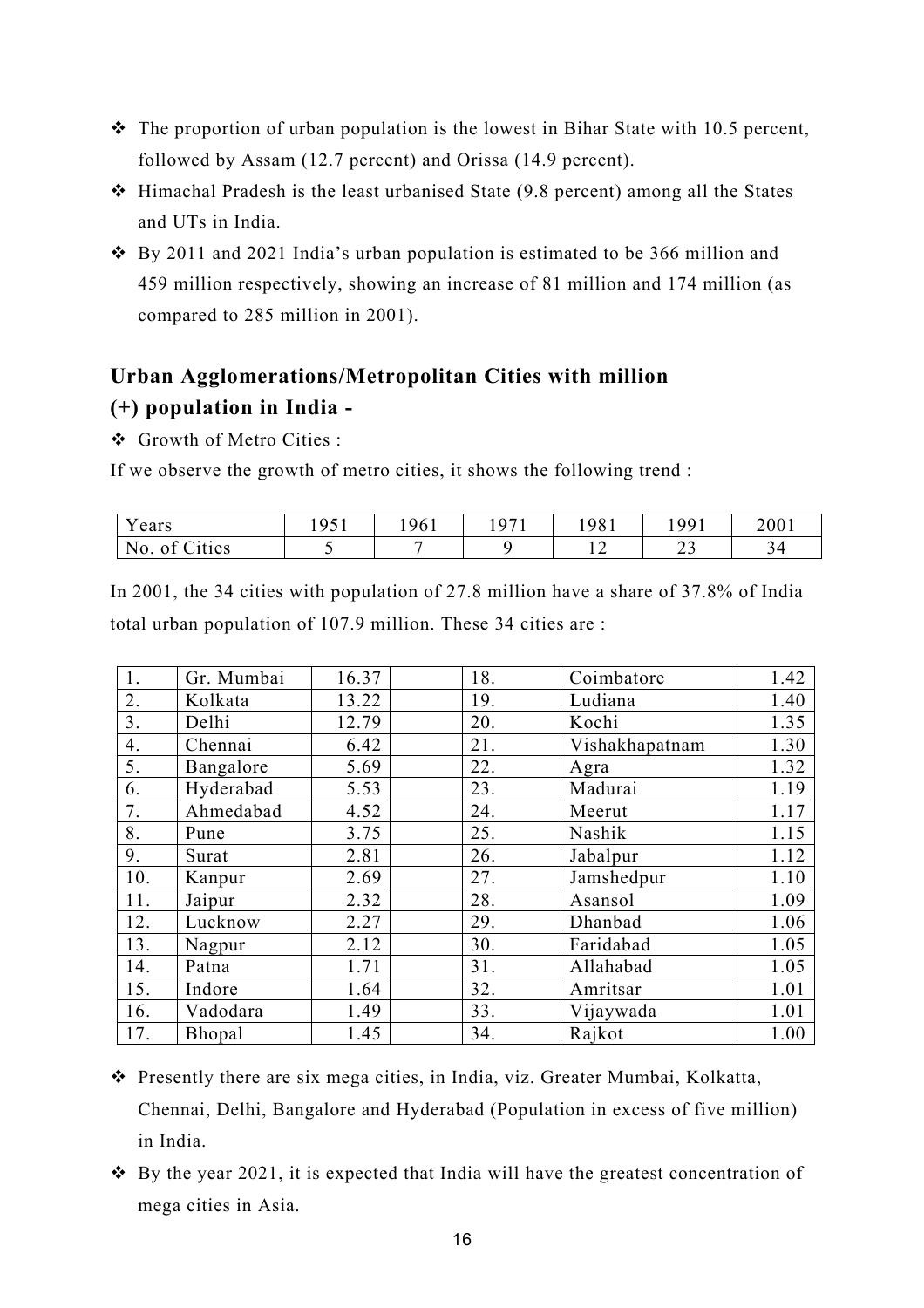The pace and volume of urbanisation have swiftly and irreversibly altered the landscape of asian cities. The most striking feature of late  $20<sup>th</sup>$  century urbanisation is the formation of what we call 'Mega Cities' that work as magnets for people, functions and organisations, structuring the country and the world around their social and economic dynamics. Mega cities are not just cities of a larger size. They are a new, distinctive spatial form. Neither they are megalopolises nor conurbation. They have a strong internal conerence. The functions and activities performed in their territory are spatially interconnected. They are one single area in a very fundamental sense, they constitute a complex unit of production, a single labour market and a specific system of power, beyond their extreme cultural and social differentiation. Their territory even if it is of gigantic size is used by millions of people within the boundaries of the mega city. Mega cities are the directional centres, the centres for technological innovation, the senders of symbolic messages, images and information, the producers of services, the collective factories of the new manufacturing as well as the depositories of the areas of the nerve centres of our inter-connected global system.

The growth of mega cities has undoubtedly contributed to economic growth by providing economies of scale and agglomerations and other positive externalities. The largest metropolises now play a dominant role in national economic development. They are cities of commercial importance, communications and transport hubs of the nation, with international parts, harbours and our link facilities. They all serve as nodal parts in the networks of national and international trade. Mega cities articulate the global economy, link up the international networks and concentrate the world power, either as centres of it or as providers of the financial, symbolic or voting power to the political leaders. But they are also the depositories of all these segments of the population that fight to survive in big cities. Mega cities concentrate the best and the worst of their societies.

Mega cities may be defined in a number of ways but the most common definition is based on population, using population levels, mega cities are defined as those cities having populations of 10 million or more people.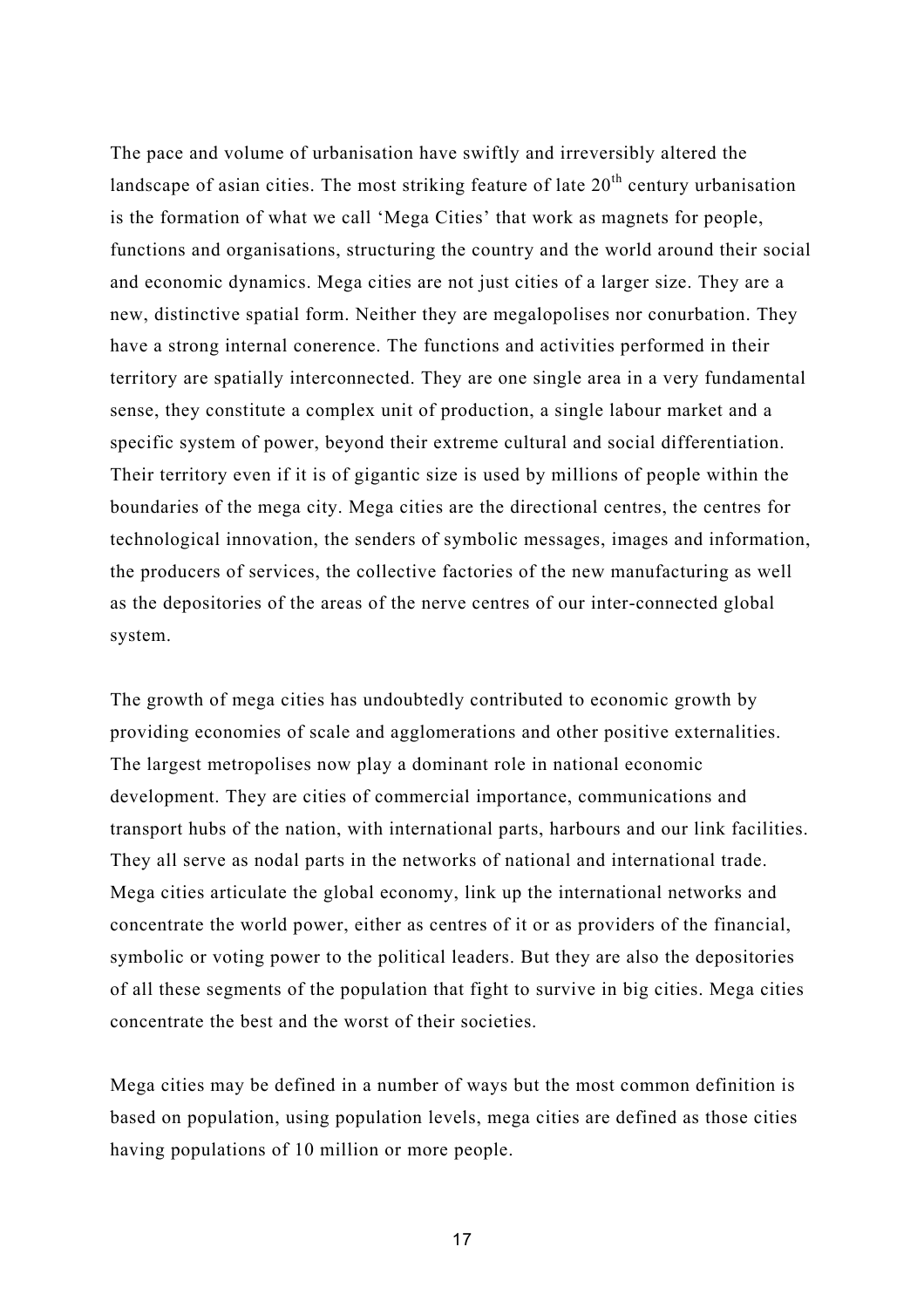More recently, however, mega cities have come to also be called global cities or world cities - a reference to these cities' relation to the realities of the new global economy. This reference takes into account special characteristics such as the spatial impacts of the new emphasis on the production of financial and producer services, decentralized decision-making, the ability of the city to attract global investors, new telecommunications, technology, and access to global media. Based upon these characteristics, population levels alone is clearly not enough to define what mega cities are.

### **Mumbai City -**

I was Mayor of mega city Mumbai (Bombay) in the year 1994-95 ( $1<sup>st</sup>$  fulltime elected women Mayor in hundred years history of Municipal Corporation of Greater Mumbai), and have handled all the issues related to urban development management for the city.

The city of Mumbai is located on the western coast of Maharashtra State in India. In addition to being the capital of Maharashtra State, the city is also the financial capital of India. Mumbai is also a leading industrial and commercial centre with a concentration of major economic and industrial activities.

From a population of 10,000 inhabitants in 1661, Mumbai reached 0.64 million in 1872, the year of the first Census in India. Mumbai city crossed the one million mark in 1921. The next two decades were marked with a very slow rate of growth of population. By 1951 when Greater Mumbai was formed by inclusion of the inner suburbs in the city limit the population shot up to nearly 3 million. Corresponding to the inclusion of the extended suburbs in 1957 in 1957 the population of Mumbai rose to over 4 million. Between 1951 and 1991 there was a three fold increase in the city's population. In 1991, Mumbai had a population close to 10 million and in 2001 the population of the city is 11.50 million.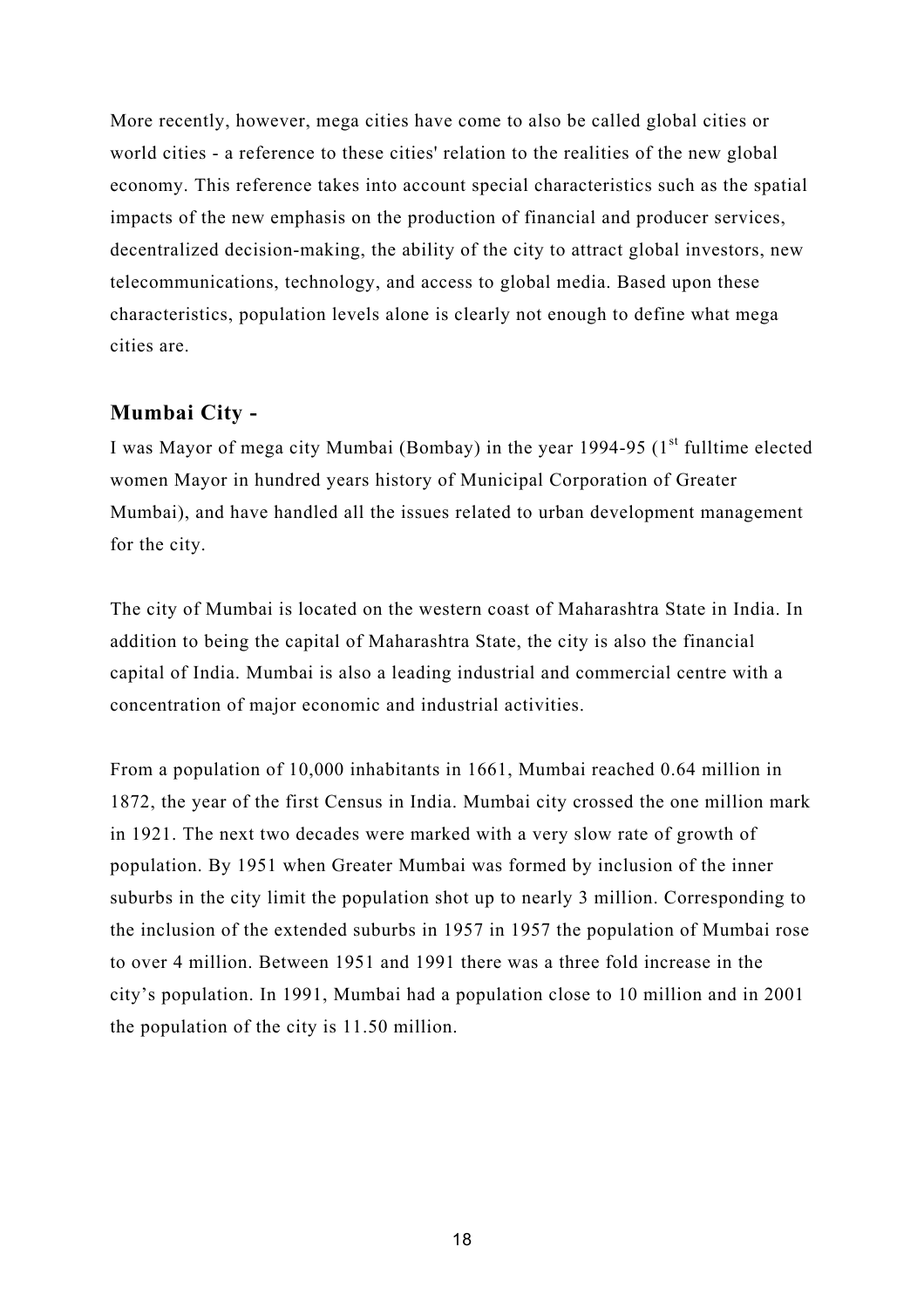| Year |              | Mumbai City         | <b>Greater Mumbai</b> |                          |  |
|------|--------------|---------------------|-----------------------|--------------------------|--|
|      | Population   | Growth Rate $(\% )$ | Population            | Growth Rate $(\% )$      |  |
|      | (in million) |                     | (in million)          |                          |  |
| 1881 | 0.773        |                     |                       |                          |  |
| 1891 | 0.822        | 6.34                |                       |                          |  |
| 1901 | 0.776        | $-5.60$             | 0.928                 | $\overline{\phantom{a}}$ |  |
| 1911 | 0.979        | 26.16               | 1.149                 | 23.81                    |  |
| 1921 | 1.176        | 20.12               | 1.380                 | 20.10                    |  |
| 1931 | 1.161        | $-1.28$             | 1.398                 | 1.30                     |  |
| 1941 | 1.490        | 28.34               | 1.801                 | 28.83                    |  |
| 1951 | 2.329        | 56.31               | 2.994                 | 66.24                    |  |
| 1961 | 2.772        | 19.02               | 4.152                 | 38.68                    |  |
| 1971 | 3.072        | 10.82               | 5.971                 | 43.81                    |  |
| 1981 | 3.258        | 6.05                | 8.227                 | 37.78                    |  |
| 1991 | 3.175        | $-2.55$             | 9.926                 | 20.65                    |  |
| 2001 | 3.300        | 3.94                | 11.500                | 15.86                    |  |

**Table 1 : Mumbai - Growth of Population** 

In 1950 the inner suburbs and in 1957 the extended suburbs were included within Greater Mumbai limits. The inner suburbs have expanded faster than the city in each decade since 1911, while the extended suburbs have grown faster than the city since 1951. While the population of the Island city grew by 10.7 percent in 1961-71, the Western and Eastern Suburbs grew at a rate of 94.2 and 137.9 percent. In 1981-91 when the Island city experienced a negative growth rate, the growth rate in the suburbs declined but was still high with Western and Eastern Suburbs recording a growth rate of 37.51 and 33.54 percent respectively (Table 2). While both Eastern and Western Suburbs have grown at significantly higher rates than the Island city, their growth has been declining.

|  | Table 2: Population Growth - City and Suburbs (1961-2001) |  |  |  |
|--|-----------------------------------------------------------|--|--|--|
|  |                                                           |  |  |  |

|         |      |      | Population (in million) |      | Growth Rate (in $\%$ ) |          |          |          |       |
|---------|------|------|-------------------------|------|------------------------|----------|----------|----------|-------|
|         | 1961 | 1971 | 1981                    | 1991 | 2001                   | $1961 -$ | $1971 -$ | $1981 -$ | 1991- |
|         |      |      |                         |      |                        | 71       | 81       | 91       | 2001  |
| City    | 2.77 | 3.07 | 3.25                    | 3.17 | 3.3                    | 10.7     | 6.1      | $-2.55$  | 4.10  |
| Western | 0.88 | 1.7  | 2.87                    | 3.95 | 4.8                    | 94.2     | 68.4     | 37.51    | 21.52 |
| Suburbs |      |      |                         |      |                        |          |          |          |       |
| Eastern | 0.5  | 1.2  | 2.1                     | 2.8  | 3.4                    | 137.9    | 75.4     | 33.54    | 21.43 |
| Suburbs |      |      |                         |      |                        |          |          |          |       |
| Greater | 4.15 | 5.97 | 8.22                    | 9.92 | 11.5                   | 43.8     | 37.8     | 20.64    | 15.93 |
| Mumbai  |      |      |                         |      |                        |          |          |          |       |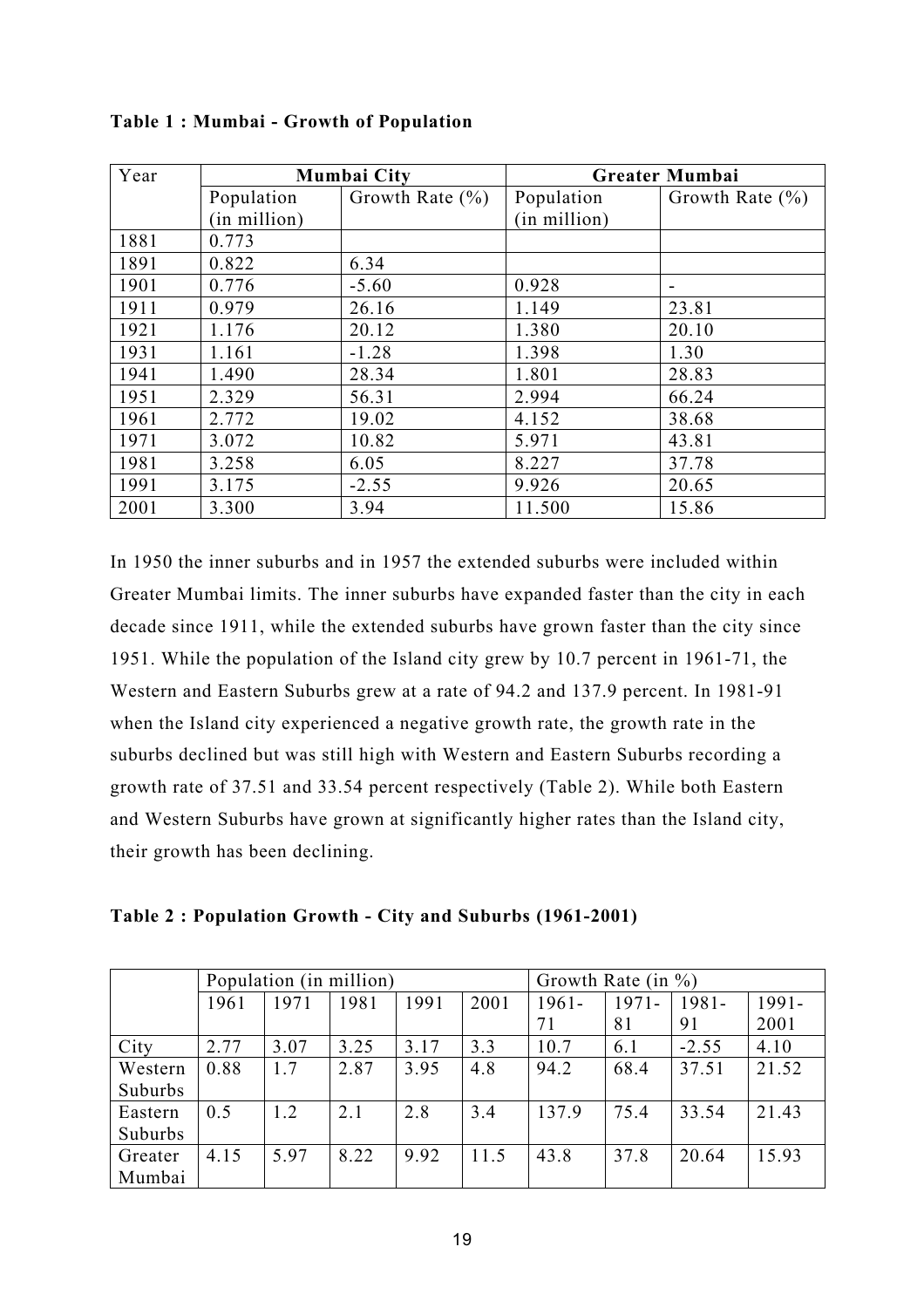In 2001, of the total population of Greater Mumbai, while the Western Suburbs have the largest share (41.74%), the Eastern Suburbs account for 29.57% and the Island city accounts for 28.70% of the city's population.

From a group of islands to a financial and cultural megapolis, Mumbai has been the 'Urbs Prima in Indis' and has grown at a phenomenal rate. Today, the Municipal Corporation of Greater Mumbai (MCGM) administers an area of over 437.71 square kilometers, catering to the civic needs of over 13 million citizens in 24 wards. The Municipal Corporation of Greater Mumbai (MCGM) employs a workforce of about 1,41,000 employees in different departments. The annual budgetary outlay of the MCGM is about Rs.40 billion. Its jurisdiction extends from Colaba to Dahisar on the Western side, Mulund on the Central and Mankhurd on the Harbour side. The MCGM is the local body of the city of Mumbai. Formed in the year 1865, the MCGM is veritably the 'cradle of local self-governance in India'. It embodies the principle of democracy of 'governance of the people, by the people and for the people'. The two offices which hold the balance of prestige and power in the City Government are those of the Mayor and the Commissioner. The Mumbai Municipal Corporation Act of 1888 envisages a separation of power between the executive and the legislature. It rests on three principles. In the first place, it recognizes the distinction between the policy making the policy execution. Secondly, it entrusts the policy making function to the corporate body and the policy execution to a single individual - the Commissioner. Thirdly, it makes the Commissioner more or less independent of the Corporation, although the two work in close co-operation.

Apart from the commonly known civic services of water distribution and sewage disposal, the MCGM provides a host of other civic services. Following is a brief look at some of the them: The MCGM provides education through its 1,258 primary and 51 secondary schools. About 6,94,171 students are imparted primary and secondary education through eight different languages. Additionally, it provides aid to some 342 private schools who educate about 1,89,986 students each year. This, when secondary education is not the obligatory duty of the MCGM. Healthcare is also offered by the MCGM. It runs 19 General Hospitals and 164 General Dispensaries and 11 Specialty Hospitals and Clinics. The MCGM also runs three main hospitals that have attached colleges to impart medical education, in addition to a Dental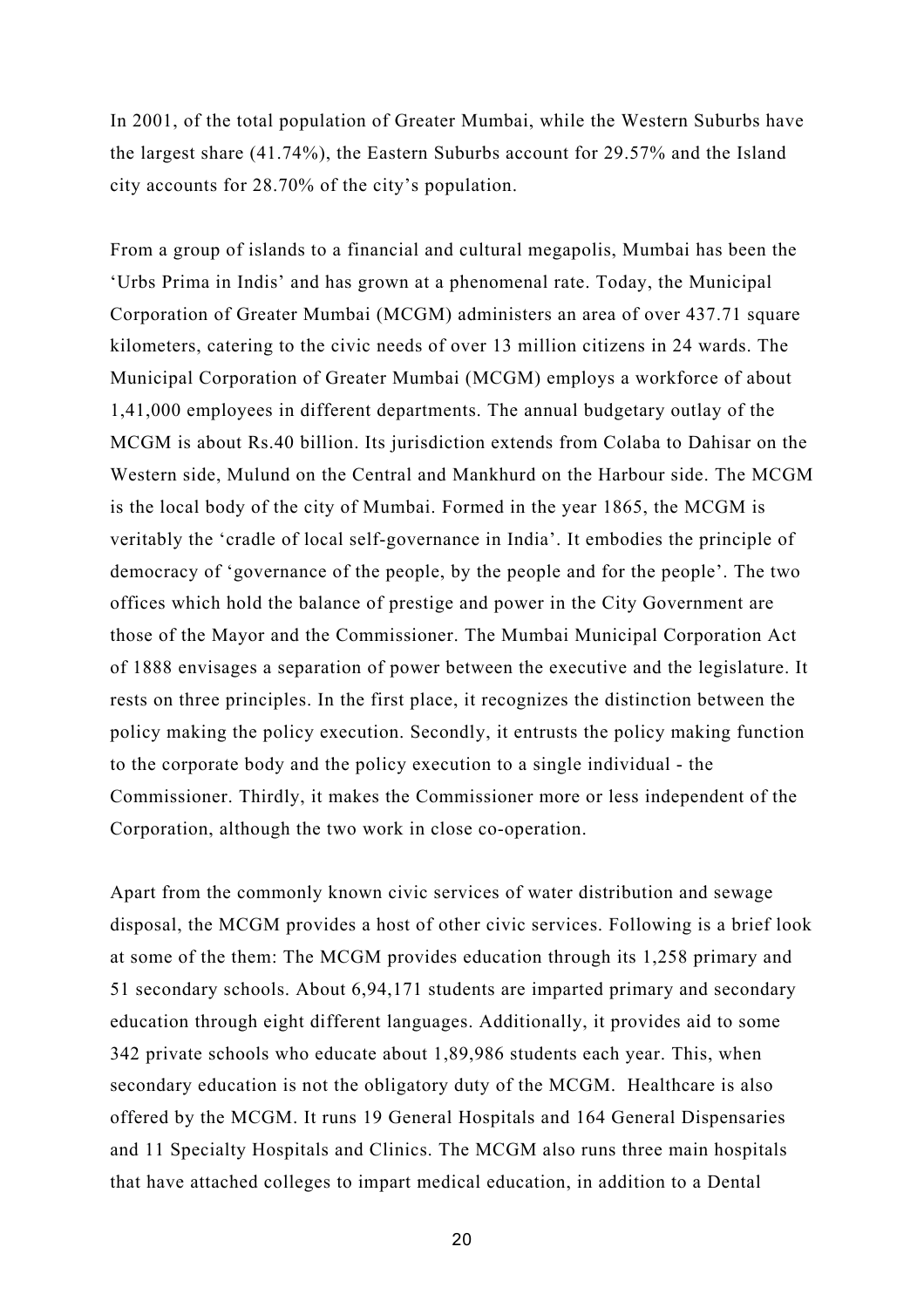College. Thus, the MCGM provides cheap medical care to millions of people from Mumbai as well as other parts of the country, and provides services ranging from preventive healthcare to drug de-addiction to neurosurgery.

Fire protection is one of the obligatory duties of the Corporation. The Mumbai Fire Brigade is an autonomous department of the MCGM and has 24 Fire Stations. The Brigade has added sophisticated fire appliances and equipments to its fleet, in view of the number of high-rise buildings that pose greater fire risk. A 'Fire Safety Education Van' equipped with hi-tech audio-visual equipment and necessary software visits various localities, including schools, to improve the awareness of fire hazards among the general public and to educate them about the basic fire prevention methods. The Mumbai Fire Brigade, with a strength of 2,167 employees, is the first in India to undertake such a pro-active step in the interest of fire safety.

The Brihanmumbai Electric Supply and Transport Undertaking, popularly known as the BEST, is another autonomous department of the MCGM, the BEST operates a bus service throughout Mumbai and upto Vashi, CBD (Belapur), Kashimira, Ghodbunder and other such areas outside Mumbai limits. The 'BEST' bus fleet consists of 3,458 buses that are operated on 410 routes per day and on an average, carries about 4.7 million passengers daily. The BEST also distributes electricity in the City limits of Mumbai. Electricity is distributed to about 850 thousand consumers. The Undertaking also provides about 36,556 street lamps. The BEST also operates a ferry service between Marve and Manori islands. Thus, through the multifarious civic and recreational services that it provides, the MCGM has always been committed to improve the quality of life in Mumbai. The MCGM now looks forward to greater co-operation from the citizens to make Mumbai a better place. With a vision to provide good governance, the MCGM has embarked on a number of projects with a view to improve its operational efficiency and the accountability to the citizens on one hand and simplify the rules and regulations to make the entire process citizens' friendly on the other. These projects have been started as a mark of the MCGM's commitment to provide quality civic services to its citizens in a decentralized, transparent and cost effective manner. Some of these projects are formally introduced through the release of this Charter.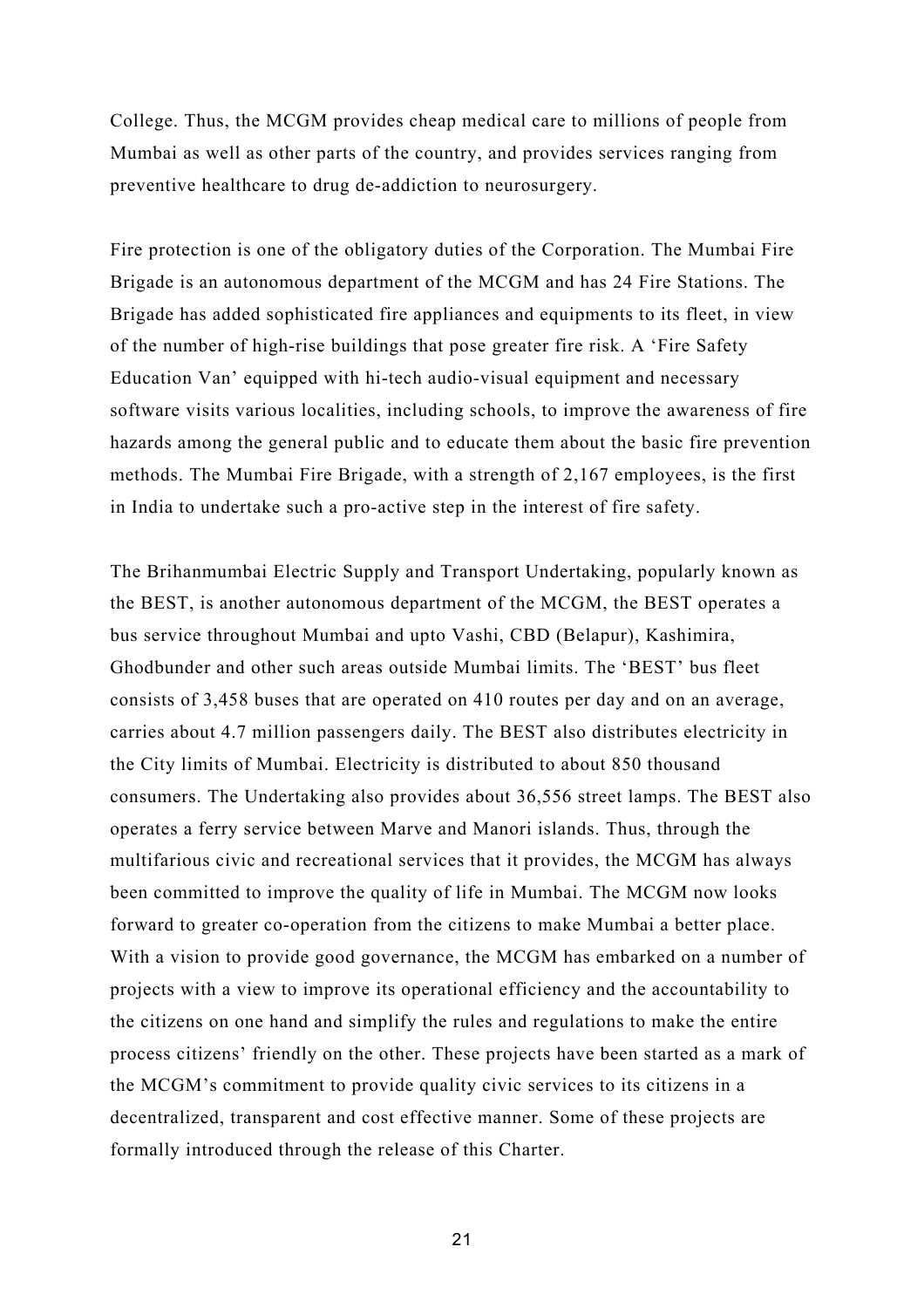The MCGM's vision of good governance is to provide quality civic services to its citizens in a cost effective manner. Some of the tenets of this vision are: to provide a responsive local government, to decentralize the political and administrative processes, draft a Citizens' Charter specifying benchmarks of performance coupled with independent external evaluation of its performance, to involve the community in the local government and city management, to make the procedures for licenses and permits simple and user-friendly, to make the civic governance citizen-oriented, resulting in efficient delivery of service and speedy redressal of citizens grievances, to run innovative projects for low-income settlements and to use information technology to deliver efficient and value-added services and ensure prompt redressal of complaints.

During its history of more than 125 years, the MCGM has expanded its machinery to bring the administrative units as close to the people as possible. The MCGM's administration works through 24 ward offices spread over an area of 437 Square Kilometers. This facilitates an easy interface between the citizen and the civic body. An Assistant Municipal Commissioner, who exercises the delegated powers of the Municipal Commissioner, heads each ward office. There are ward level officers of all the departments of the MCGM, who work under the command of the Assistant Municipal Commissioner. The MCGM has now decided to introduce the beat system and hand over the maintenance activities to that level. The beat will be co-terminus with the electoral ward and the beat officer will be the nodal officer for citizens' grievance redressal within the small beat area. On an average, the beat area will be 2 Square Kilometers. Along with the administrative decentralization and strengthening of the ward and beats, the MCGM is also undergoing the process of political decentralization in the form of the 'Ward Committees'. In pursuance of the 74<sup>th</sup> Constitutional Amendment, the Government of Maharashtra amended the Mumbai Municipal Corporation Act, 1888 and gave a statutory status to the ward committees. To begin with, the MCGM has set up 16 ward committees representing 24 wards. The process of co-option of the NGOs in the ward committees is currently going on. According to the amended Act, each ward committee can have three representatives from the NGO groups who have implemented civic projects in the concerned ward committee area. The Section 50 (TT) of the Act empowers the ward committees to grant administrative and financial approval to works amounting to Rs.5,00,000/- and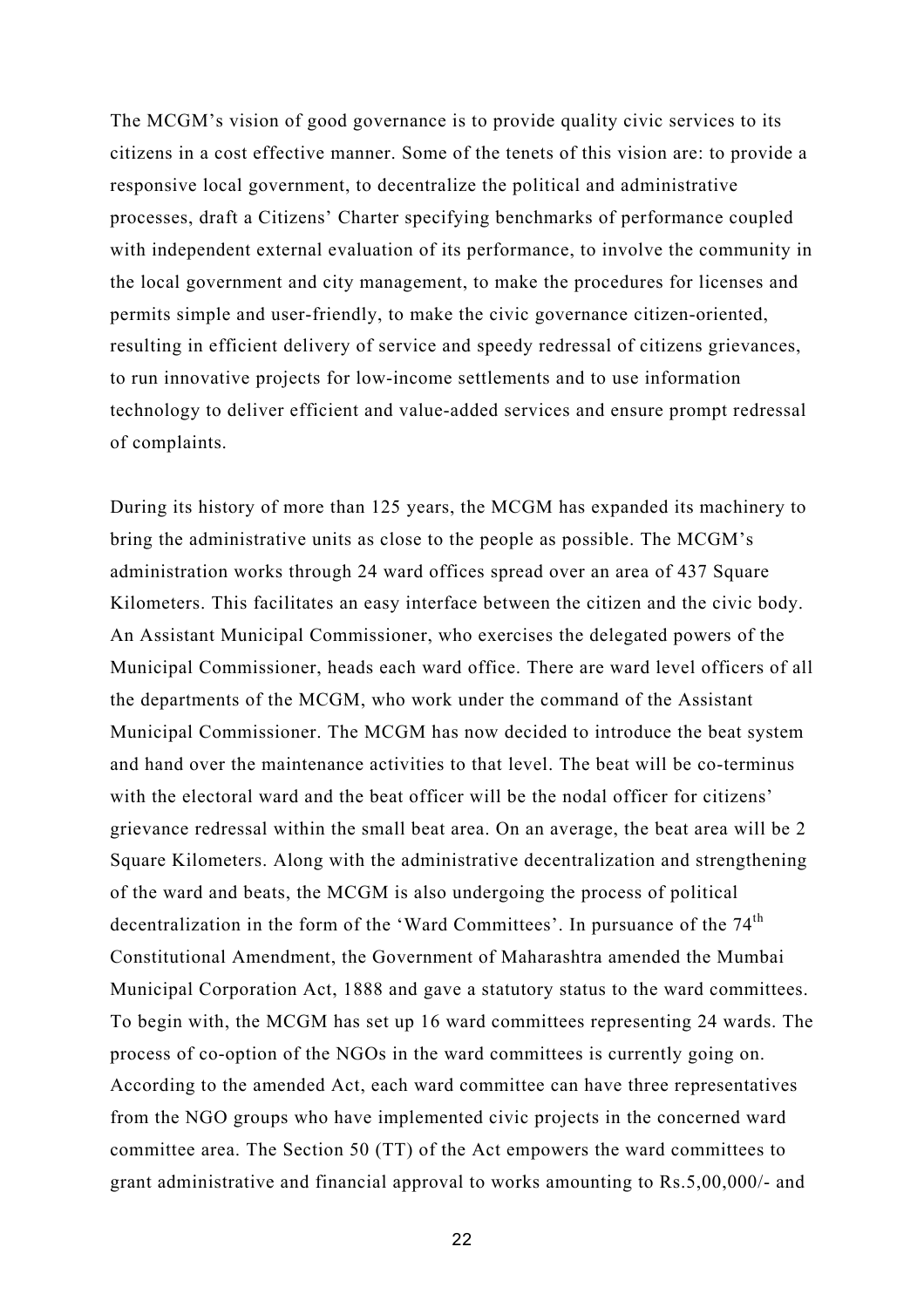keeping general supervision & control on the speedy redressal of common grievances of citizens, connected with the local and essential municipal services like water supply, drainage, sanitation and storm water disposal. The ward committees are also to consider and recommend the proposal regarding estimates of expenditure pertaining to the wards under different heads of account of the budget. The objective of both the administrative and political decentralization is to bring the local government closer to the citizens and make it responsive to their needs and expectations. The ward committees may gradually become instrumental in urban planning as well.

In consonance with its commitment to provide prompt and effective civic services to its citizens, the MCGM is probably the first Municipal Corporation in the country to release its Citizens' Charter in collaboration with an NGO called 'PRAJA'. The Citizens' Charter contains the details of the offices and officers who are accountable for various civic services and who should be approached by citizens for various civic services and who should be approached by citizens for various permissions, licenses and for redressal of their grievances.

In pursuance of the principle of good governance, the MCGM is making conscious efforts to make its administration citizen-friendly. The MCGM has laid down the time limits for the redressal of different types of complaints of the citizens. Going beyond this, the MCGM has introduced a unique system of central complaint registration. The system provides a single-point complaint registration through a help line. Earlier, the citizens had to approach Complaint Officers in the wards on phone or in person for registering their complaints. This can now be done online by calling a help line - '1916'. Introduced in December 2000, the CCRS accepts complaints pertaining to all wards or departments from any area. The complaints are registered on a computer at the central control room and the complainant can follow up on his complaint. The CCRS provides an excellent monitoring tool to track down the status of various complaints.

The MCGM has introduced a One-Window System on 15<sup>th</sup> August, 2001. The system has simplified certain processes, de-licensed certain activities and has dispensed with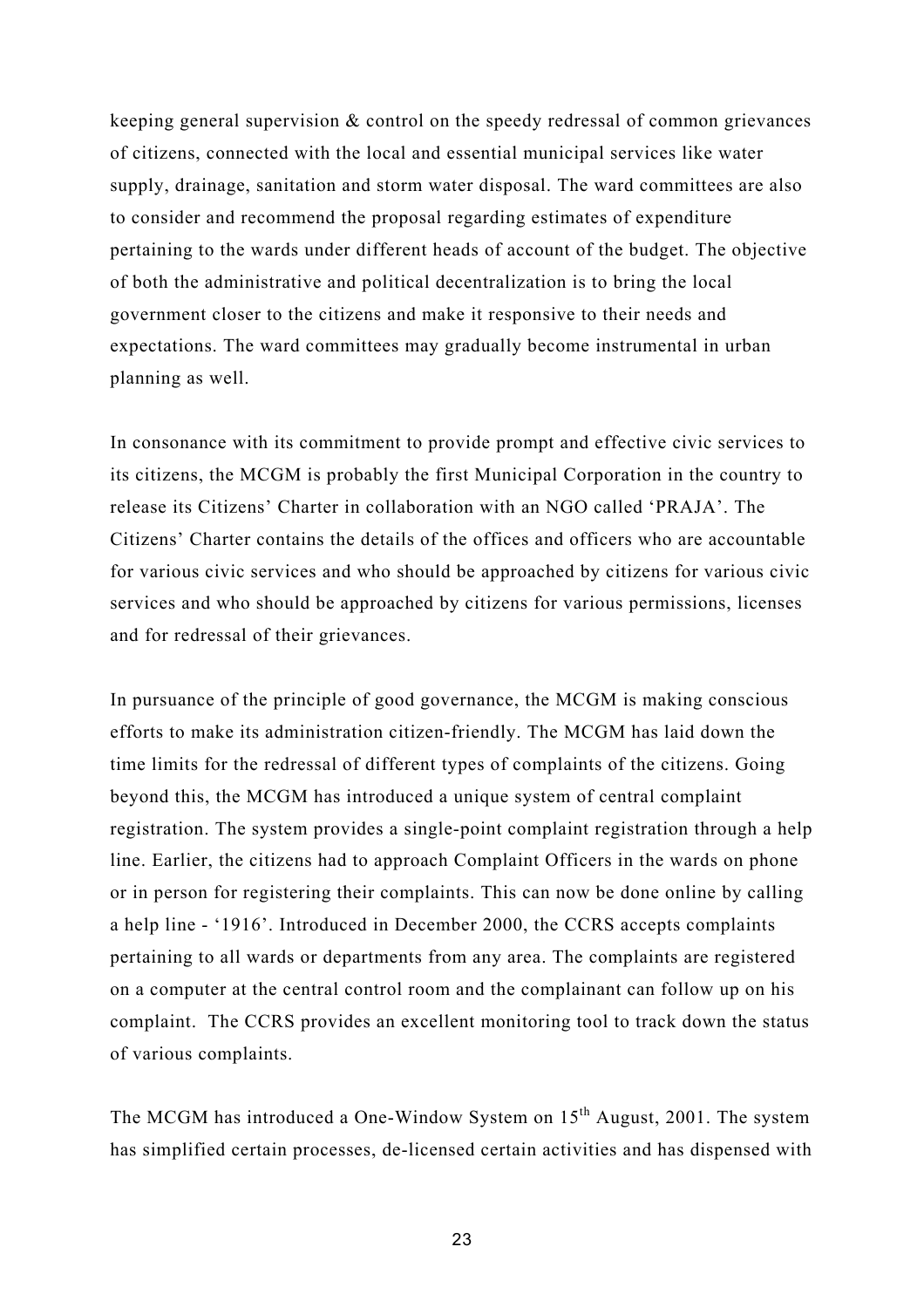some outdated procedures of obtaining clearances from various departments. The system also specifies time limits for issuing licenses, certificates and permissions.

#### **Some major problems faced by Mumbai City**

Inspite of several interventions many civic issues still require more attention.

### **Slum Settlements -**

Since the beginning of the city, slums have been a part of Mumbai's landscape. However, the first official enumeration of the population living in slums was carried out in 1976 which revealed that 2.8 million people were living in 1,680 slum settlements all over Mumbai. The total population living in slums was 47 percent of the city's population of 5.9 million. A second count in 1983 revealed that there were 1,930 slum settlements with 9,24,572 households in which lived 4.3 million people. The number of people living on pavements was estimated to be 0.7 million. The slum and pavement dwellers together accounted for about half of Mumbai's citizens.

### **Strategies for Slum Improvement -**

In order to give shape to its policies and strategies towards slum improvement or redevelopment, the Government of Maharashtra State from time to time has been enacting legislation and creating an institutional framework. The main departments or agencies of government which directly or indirectly deal with slum problems are : Maharashtra Housing and Area Development Authority (MHADA), Municipal Corporation of Brihan Mumbai (MCBM), Mumbai Metropolitan and Regional Development Authority (MMRDA), Urban Development Department, and Housing Special Assistance Department. Among these, MHADA carries the main responsibility of dealing with slums.

Few of the schemes and policies framed from time to time for dealing with slums are as follows :

- ❖ Schemes for Slum Improvement
- Slum Renewal Schemes.
- Housing Schemes and Slum Upgradation Progrmme.
- ◆ New Development Control Rules.
- Slum Rehabilitation Scheme (SRD).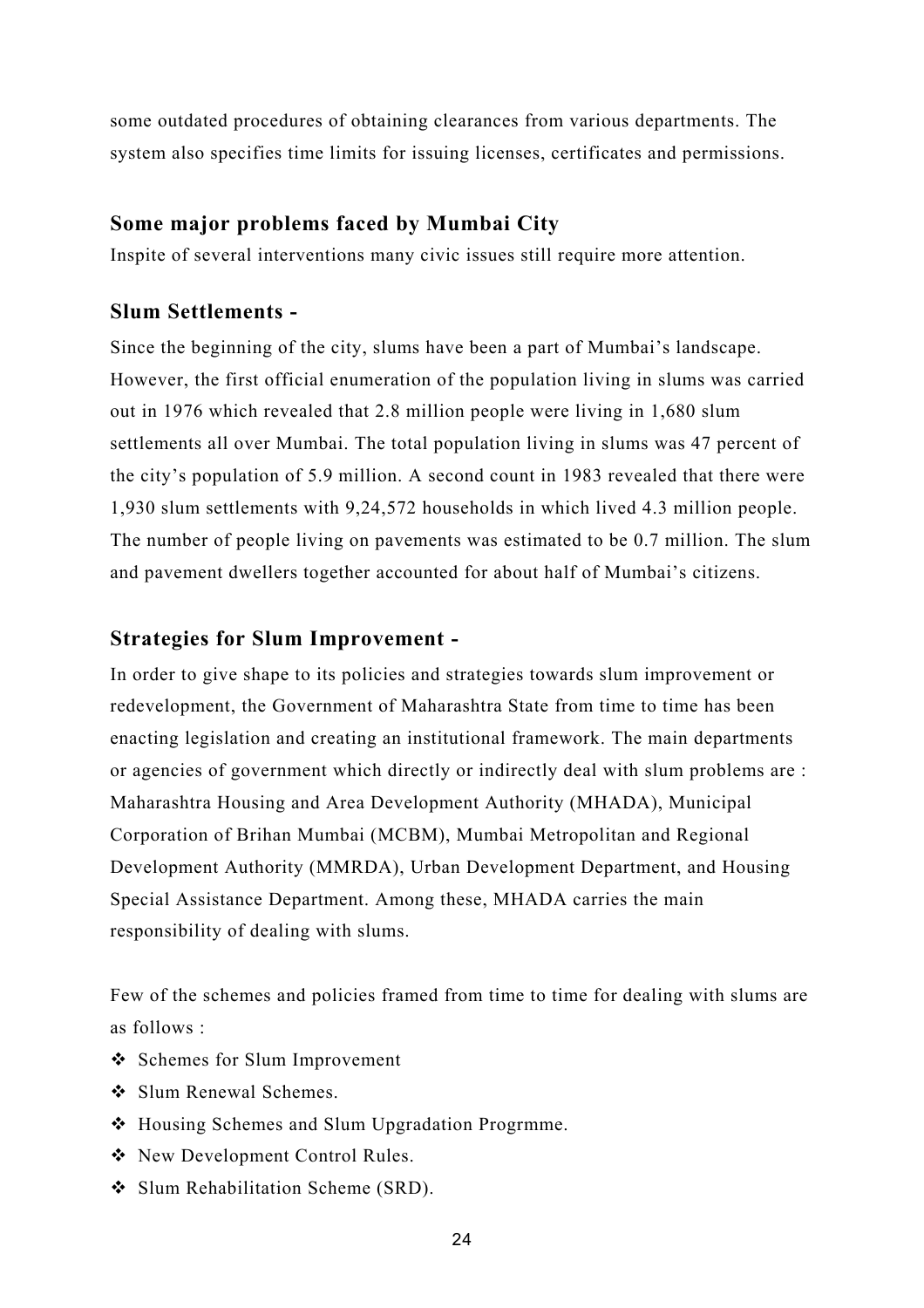#### **Sanitation -**

A total population of approximately 62 lakh people reside in these slum settlements and account for 54 percent of the total city's estimated population of 11.5 million. As slums, are largely devoid of sewerage facilities, the slum settlements and the large population residing within them are excluded from the scope of the project. It is an accepted fact that inadequate provision of sanitation facilities is a direct threat to the health of the slum dwellers. Further, the improper disposal of sewage; whereby the sewage generated in slums presently finds its way into the storm water drainage system, creates environmental problems and social concerns at the city level.

Recognising the need to integrate the slum population into the project due to their large share in the city's population and the fact that the local environment of slums eventually influences the city environment, the MCBM and World Bank, decided to include provision of sanitation facilities in slums as a part of the Bombay Sewage Disposal Project. The objective of the Slum Sanitation Project is to provide basic sanitation facilities for the slum communities.

#### **Solid Waste Management -**

Mumbai the most congested city in the world with an average population density exceeding 45,989 (city), 18759 (suburbs.) and 17673 (extended suburbs.) persons per square kilometer (1999-2000). As the city grew, the amount of daily garbage generation has also skyrocketed and garbage collection and disposal needs began to overtake the municipal corporation's capacity to provide efficient waste collection and disposal services for Mumbai.

Today, solid waste disposal is one of the major environmental challenges facing Mumbai city, which daily generates about 5000 tonnes of garbage of which 3000 tonnes is biodegradable organic waste, while the remaining consists of 200 tonnes of recyclable and 1800 tonnes of debris. As a broad categorisation, the different forms of solid waste generated in the city are:

(a) household garbage,

- (b) commercial refuse,
- (c) street sweepings,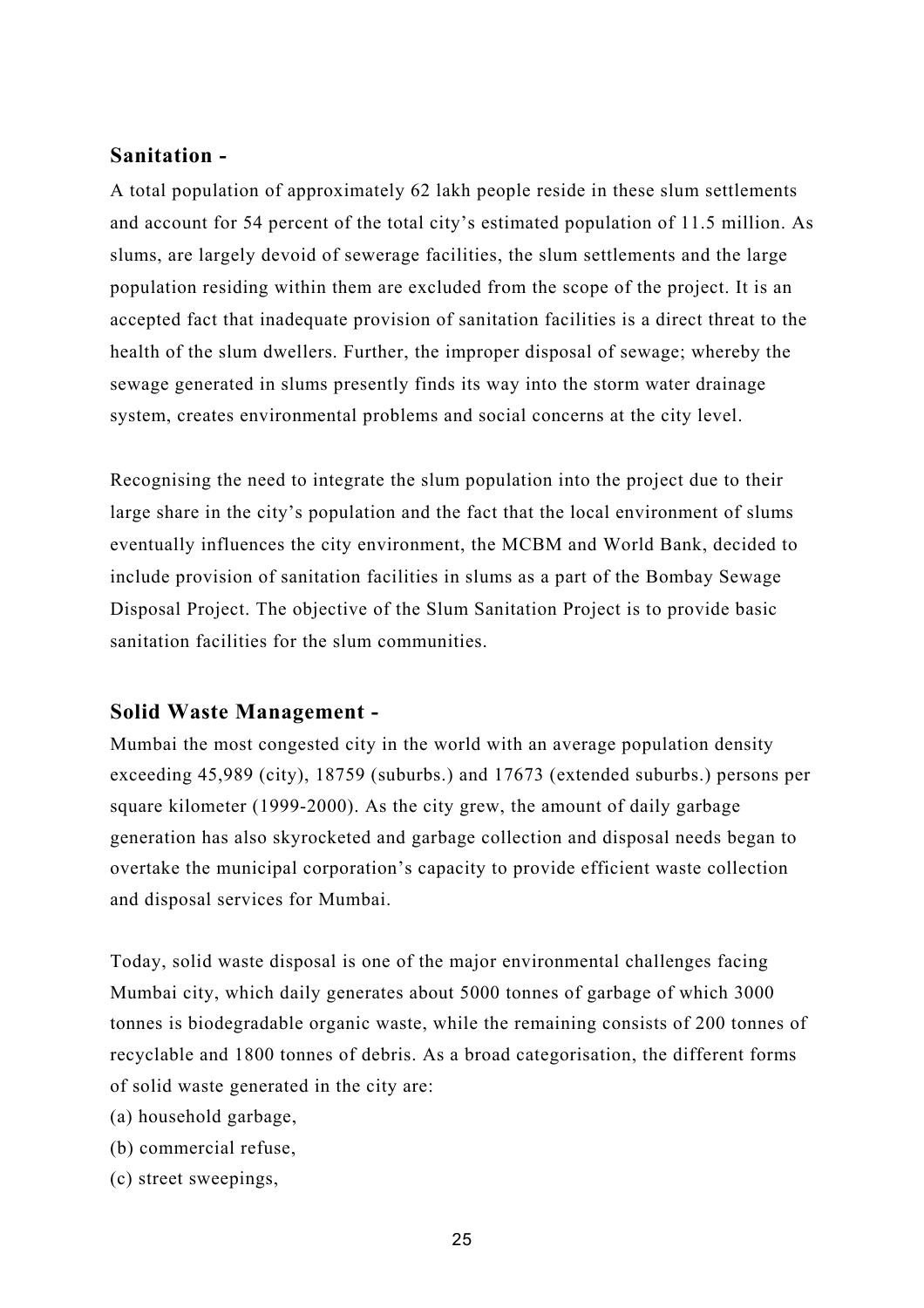- (d) construction and demolition debris,
- (e) hospital medical waste, and,
- (f) industrial waste.

It can be seen from Table 3 that the domestic and commercial waste primarily comprises of organic matter, recyclable, toxic substances, soiled waste and dust. The organic waste comprises of food items, fruit and vegetable peels and other market waste. Recyclable waste comprises of paper, card board, plastic, rubber, metal and glass. Toxic substances comprises of paints, aerosols, used batteries and medicines. Debris includes construction and building repair material.

**Table 3 : Components of Solid Waste, Source and Quantity (daily) in Greater Mumbai** 

| Constituent           | <b>Quantity</b> (Tonnes) | <b>Source and Composition</b> |
|-----------------------|--------------------------|-------------------------------|
| Biodegradable Organic | 3000                     | Households, Hotels,           |
| Waste                 |                          | Restaurants, Eating Stalls,   |
|                       |                          | Vegetable Markets,            |
|                       |                          | Abattoir, Street sweepings    |
| Recyclable Waste      | 200                      | Paper, Card board, Plastic,   |
|                       |                          | Rubber, Glass, Metal,         |
|                       |                          | Aluminium                     |
| Debris                | 1800                     | Construction and Repair       |
|                       |                          | Material                      |

Source: Solid Waste Management Department, Municipal Corporation of Greater Mumbai, 1992.

In order to dispose off the city garbage, Municipal Corporation of Greater Mumbai (MCGM) at present have four land-fill sites namely Deonar and Mulund in the eastern suburbs and Malad and Gorai in the western suburbs. These sites were originally creeks and swampy areas which are getting reclaimed and filled up through continuous dumping of city waste. A number of disposal processes, such as, composting, refuse-derived fuel pelletisation, vermiculture, processing of organic solid waste using microbial process, mining of stabilising material and waste recycling have been used for treating solid waste generated in Mumbai, in addition to the regular dumping at the four municipal dumping sites. The management of solid waste in the city of Mumbai is the responsibility of the municipal corporation, which arises from the obligation to provide basic civic amenities to the citizens under the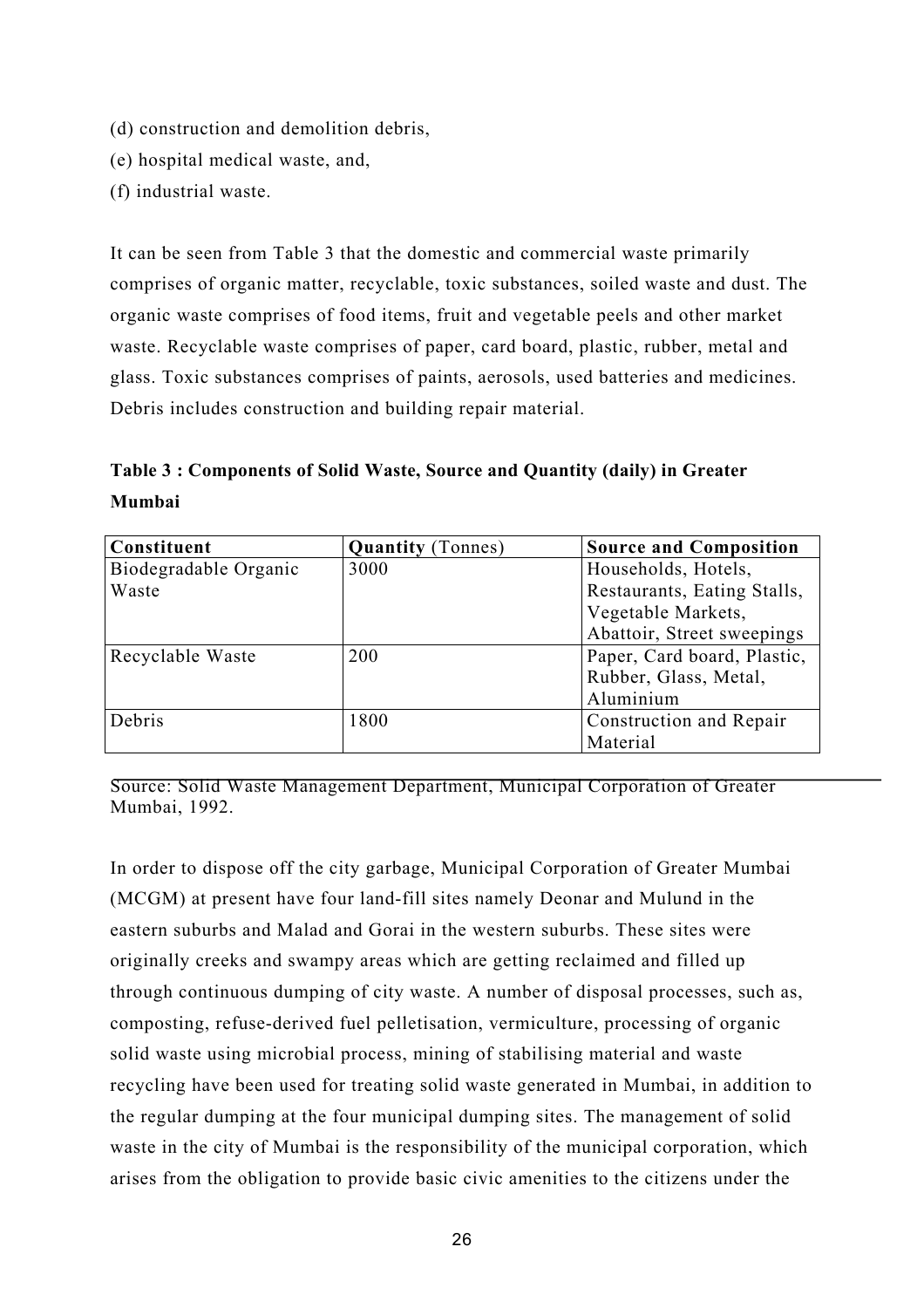Mumbai Municipal Corporation Act of 1888. Section 61 of this Act stipulates that it is the responsibility of the municipal corporation to maintain the area under its control in clean and sanitary conditions so as to ensure a good and healthy environment.

The problem of solid waste management in Mumbai continues to grow exponentially. Though various meetings, high level discussions, campaigns, demonstrations have been held to grasp the seriousness of solid waste management, no effective and sustainable programme has emerged with the result that the problem yet continues to aggravate.

Inspite of various schemes & programmes, slums, water supply, solid waste management, transportation, sewerage & drainage & health care services still require further strengthening.

### **The Challenge Ahead for Mega Cities (Mumbai) -**

The last 50 years has seen Mumbai city gradually becoming a powerful economic force. However, the quality of life in most of these cities, as they become megacities, is still far behind their counterparts in the western world. This situation, is perceived by some as an intractable problem, is also an opportunity given Mumbai's potential to continue achieving high levels of growth in the coming decades.

Mumbai city have inherent attractions for private business sector and they are trying their best to further improve and expand these attractions. These translate to a broad range of opportunities for partnerships between government, local government, private sector, NGOs & CBOs. City's heavy reliance on government involvement is rapidly changing as evidenced by economic liberalization and globalization policy trends throughout the region (e.g. Mumbai). The original relationship between private sector and government is also changing developing new partnerships.

The range of opportunities for public-private partnerships is wide as megacities compete among each other in attracting foreign investors. They are increasingly realizing that to be competitive, they need to improve their infrastructure and services, as well as the overall management of their affairs. With limited financial,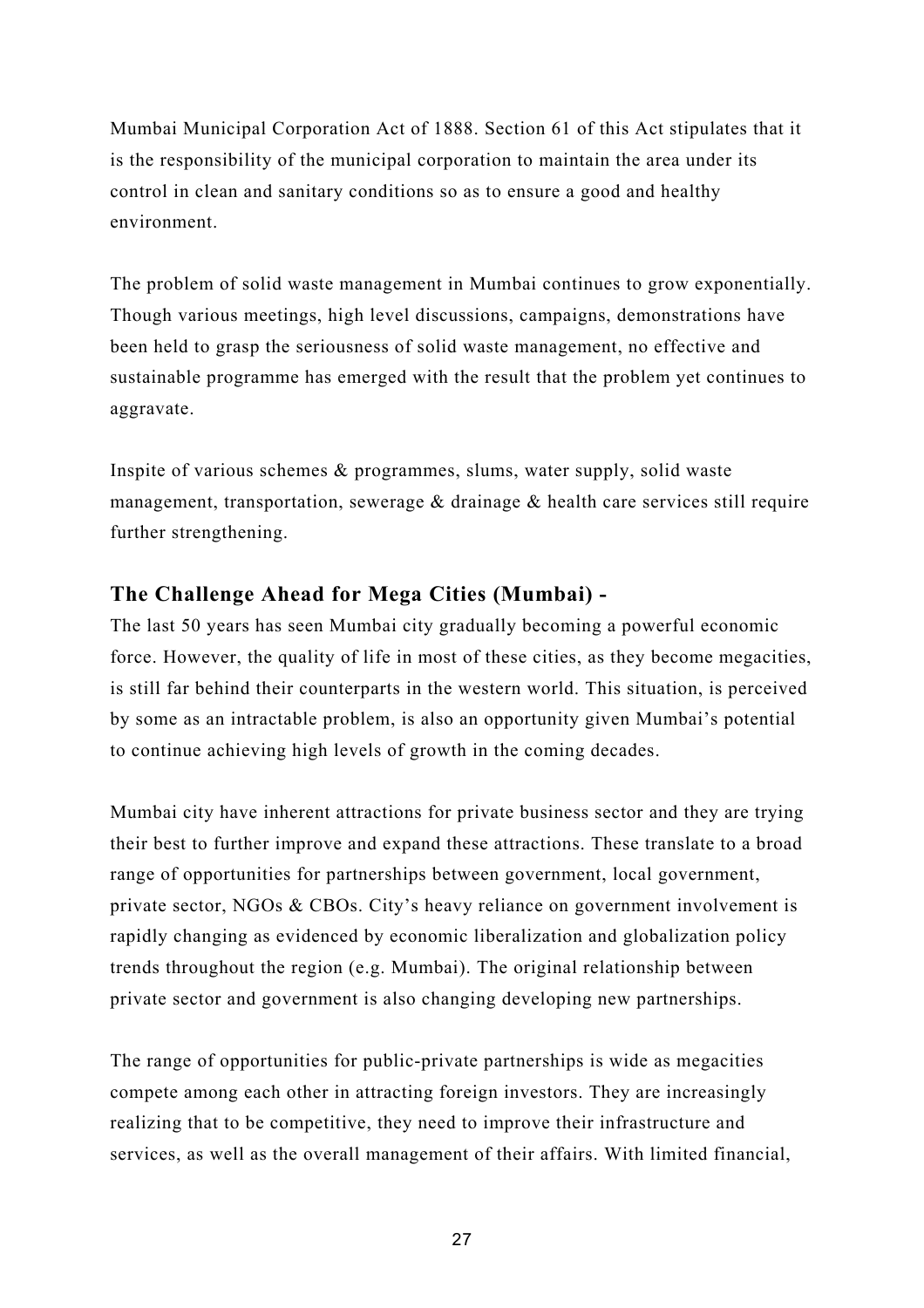technical and managerial capacities to do all of these, these megacities are aggressively seeking out partners in the private sector.

Throughout megacities, like Mumbai there is a growing recognition that good civic governance, which play a critical role in creating conditions for sustainable development, involves effective partnerships with the private sector and all other stakeholders.

In pursuance of the Habitat agenda adopted at Istanbul in 1996, the Government of India through the Ministry of Urban Development and Poverty Alleviation joined hands with UNCHS Habitat and launched a Campaign for Good Governance in India in September, 2001. This was the first sub regional launch for the Habitat's global campaign.

The launching of the campaign for good urban governance is one of the most radical turning points in the sphere of urban governance. While India's population remains substantially rural, she is emerging as one of the fastest urbanizing countries is the world, and has already a staggeringly large urban population, around 285 million. It is estimated that by the middle of this century or probably earlier, she would reach the same milestone that the world reached at the beginning of this century of becoming more urban than rural.

The campaign aimed to build public awareness of the national campaign highlighting the key principles of good urban governance. The national campaign will promote achievements in the area of good urban governance and linkages between good urban governance and urban poverty reduction and building inclusive cities.

Drawing from the experience of the cities, recommendations were made for a Plan of Action for taking the governance campaign forward. These recommendations outline the policy imperatives, action issues at city and state levels and potentials for partnership and role of different stakeholders in improving governance in cities. Even Mumbai city (MCGM) launched its Charter of Good Governance as a part of its initiatives towards a better Mumbai in September, 2001.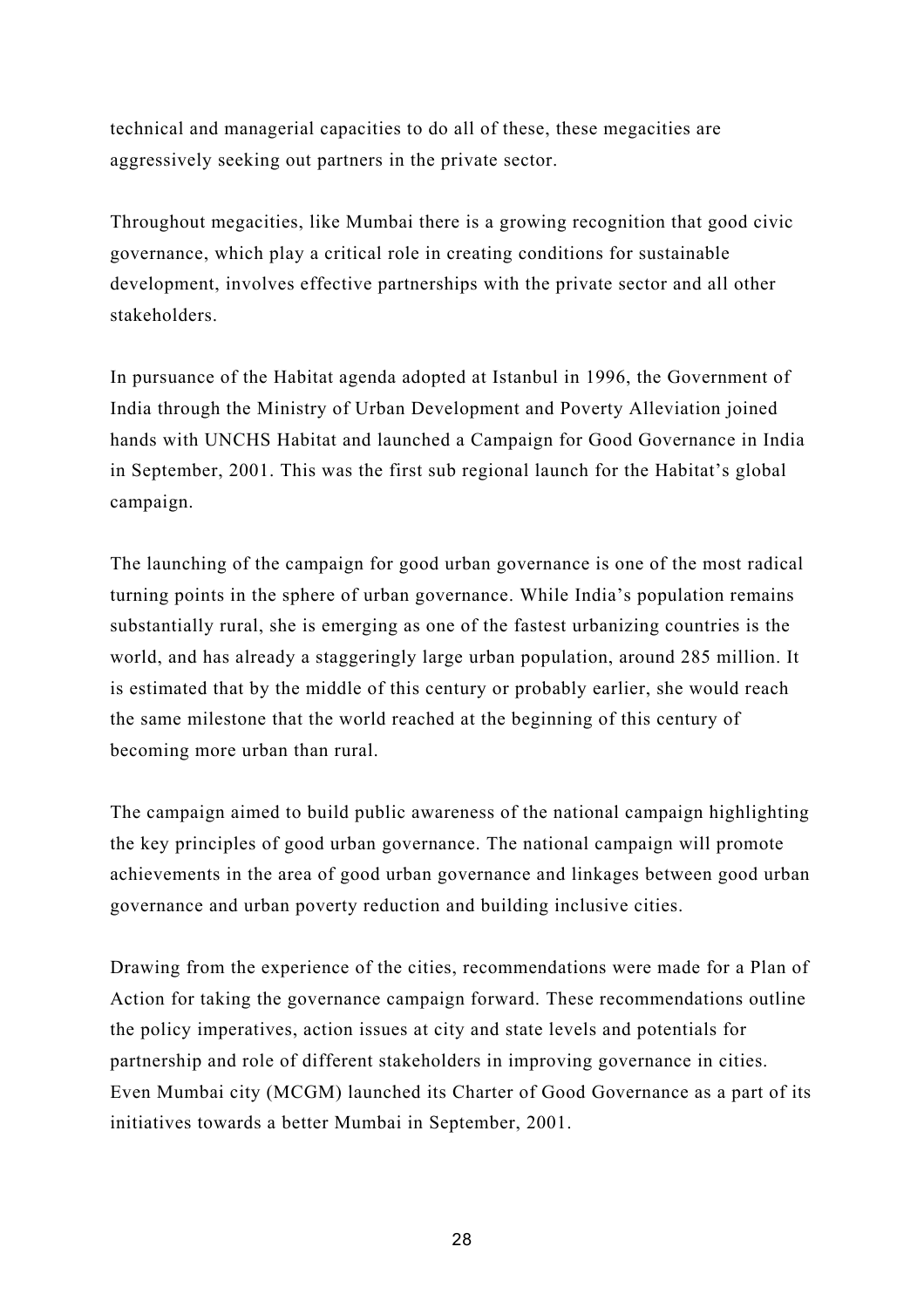Today, most of the mega cities are realizing the most effective solution to their massive problems is by taking advantage of the potential benefits of the globalization of the economy, and the contribution of private sector. The Corporation is conscious about its commitment to the citizens for improvement in the standard of services while keeping the administration transparent and accountable. Keeping these values in mind, the MCGM has taken various initiatives that are aimed at forging a partnership with the citizens not only in the implementation of various schemes, but also in the decision-making itself. The MCGM is keeping pace with modern technology, particularly in the field of Information Technology, to improve its service delivery system.

#### **Summing-up**

In brief, the city is facing due to migration of the people from other parts of the India and the limitation, which the city infrastructure has, in meeting the expectations of the growing population. The very fact that a small area 437 Sq. km. which is almost One quarter of that of Delhi is supporting the population of over 12 million which is as much as that of National capital can reflect the stress and strain on the city infrastructure. In addition to the geographical  $\&$  topographical limitations of the landmass, the development of infrastructure is also limited by the fact that the vast area in Mumbai is also affected by the coastal regulation laws under the Environmental Protection Act 1986. Huge chunks of land in the city are owned by the Central government organizations like Railways, Airport, Defence, Port Trust, Refineries, leaving very little scope for the expansion of the city infrastructure.

In order to find solutions to its problems multifold strategy is basically required. The first is to improve the quality of city Governance in order to improve the quality of civic service with in the existing Policy framing work and laws. This calls for greater decentralization, involvement of the citizens & NGOs in the city governance and making the administration more transparent responsive and responsible to the citizens. Secondly, there are the issues where policy intervention is required both at the state and the federal level. For example issues like permissible land use – FSI, the review of the rent control act, slum act etc., a state level debate above the party line is required to evolve consensus on these issues. Thirdly, it is an imperative improve the public private interaction and evolve partnerships in order to bring in both modern technologies and capital to improve the inadequate infrastructure in the